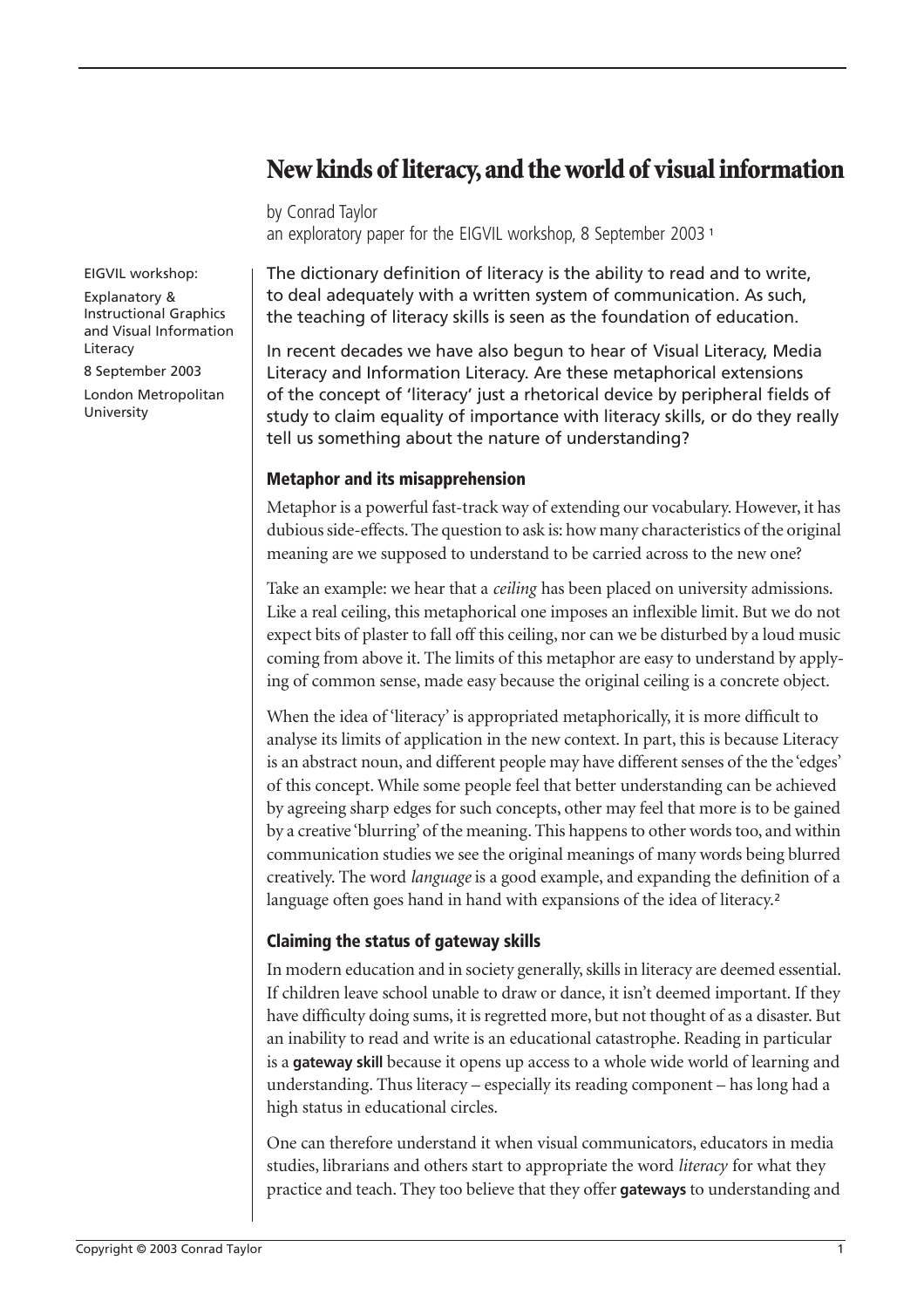learning, albeit neglected ones. They hope their contributions to enabling learning can be afforded more attention and thought more important. It is not tempting for them to appropriate the respected word *literacy* and apply it to what they do?

### **What does it mean to be (literally) literate?**

The original meaning of literacy is tied up with **letters** – a system of conventional symbols which represent words. Most writing systems are alphabetic in that these symbols do not represent the words directly, but the sounds which those words use in speech. Learning to read and write isn't easy, and many languages make learning to read even more challenging because their orthographic systems are shot through with inconsistencies, as in English [*bay–weigh–maid; through–though–cough*]. No wonder it takes years to learn to read proficiently, and that learning to write and spell correctly is even more difficult.[3](#page-19-0)

Note that literacy is not quite the same as skill in using language! Whether Homer was one person or several working in the great Greek epic tradition, we can be sure that he was (they were?) illiterate. Yet sometimes the phrase 'highly literate' is used of someone to praise their skill in using language. True, the ability to represent your use of language visually (as words on a screen or piece of paper in front of you) is a great tool for thinking about and honing your language use, and we can learn to improve our use of language by reading the writings of others, so this extension from the strict meaning of 'literacy' is at least understandable.

An interesting situation arises if we are faced with language in an unknown writing system, and therefore finds ourselves 'illiterate' in that system until it is deciphered. This is what Thomas Young  $(1773-1829)$  and Jean-François Champollion  $(1791-1832)$ experienced as they tried to decipher Egyptian hieroglyphics. Previous attempts had been misled by a conviction that hieroglyphics represented concepts. Young believed it was a phonetic system, and he used Egyptian transliterations of Greek names in the Rosetta Stone text to identify the relationship between some of these symbols and the sounds they represented. But the real breakthrough came in 1822, when Champollion realised that ancient Egyptian was related to Coptic. Soon afterwards, the world of scholarship had become functionally *literate* in ancient Egyptian, and a whole era of history was opened to investigation.

## **Visual Literacy**

I have been trying recently to trace the use of the term **visual literacy**. Dennis Pett, who for 18 years edited the newsletter of the International Visual Literacy Association, says that he first heard it used in 1950 by photographer Henry Holmes Smith, and links this idea to the appearance around that time of *Photography is a Language* by John Whiting and *Language of Vision* by Gyorgy Kepes. This was also at a time when there was growing interest in the use of photographic filmstrips in education, and photography itself as a medium of communication.

In 1967, the Eastman Kodak company began to publish a series of newsletters called *Visuals are a Language*, edited by John Debes. In August 1968 this led to a gathering to plan a national conference, the *Conference on Visual Literacy*, which took place in March 1969 at the University of Rochester (in Kodak's home town). This led to other conferences and the publication of series of papers, and the organisation became the International Visual Literacy Association in January 1975.<sup>[4](#page-19-1)</sup>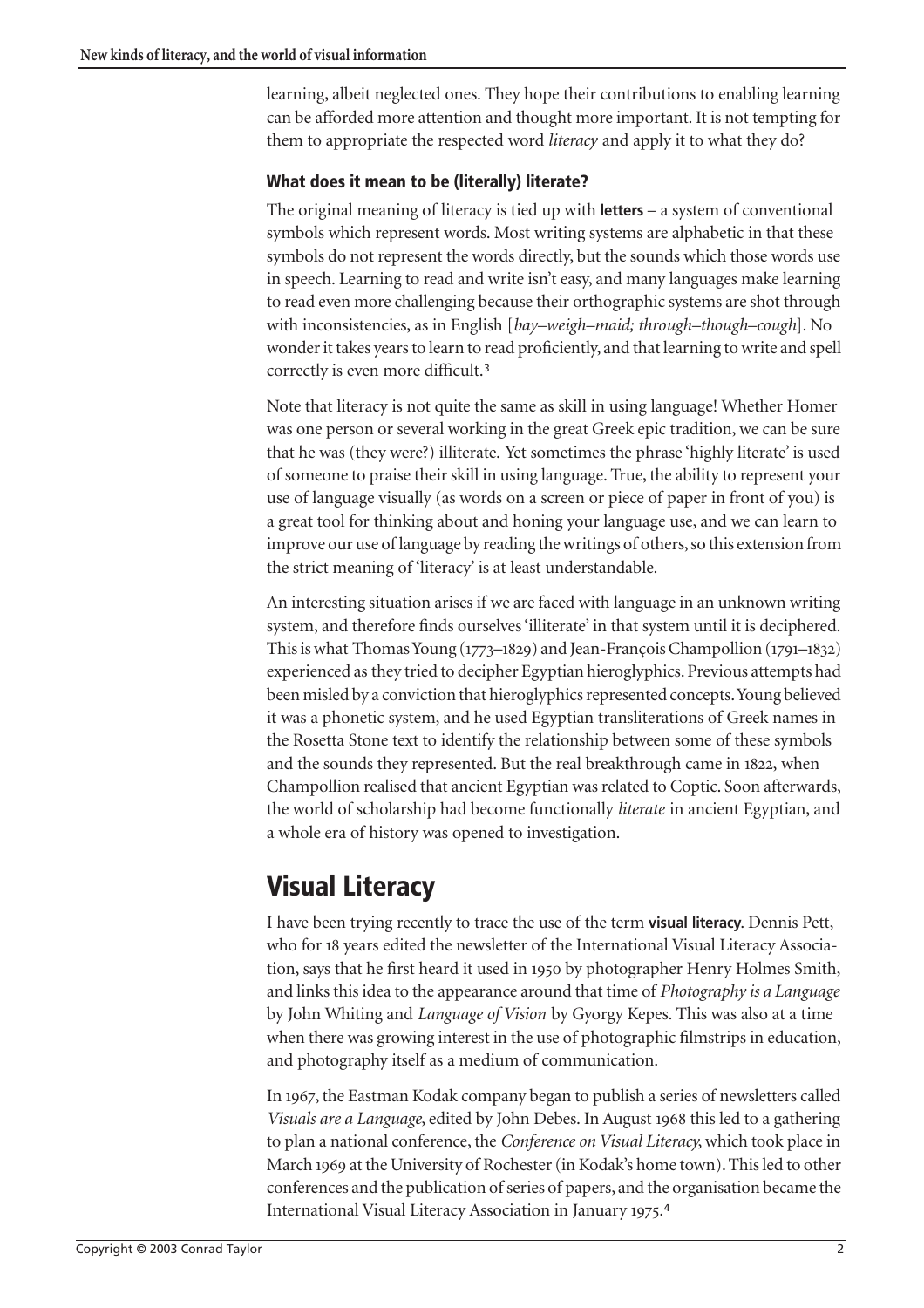Another strand in the development of the idea of Visual Literacy can be traced to Gestalt psychology. The visual communication aspects of Gestalt thinking found expression in in a book by Rudolf Arnheim called *Visual Thinking*. Roy Behrens comments on Arnheim's work:

Arnheim intended to narrow the gap between scientific and artistic knowledge, to use scientific findings to better understand the arts while preserving the equally pivotal role of subjectivity, intuition, and self-expression… [He] challenged the age-old distinctions between thinking and perceiving, and between intellect and intuition.

Contending that 'all perceiving is also thinking, all reasoning is also intuition, all observation is also invention', he attacked the established assumptions that words, not images, are the primary ingredients of thinking, and that language precedes perception. Rather, Arnheim argued, 'the remarkable mechanisms by which the senses understand the environment are all but identical with the operations described by the psychology of thinking' . Like scientific discovery, he wrote, artistic expression 'is a form of reasoning, in which perceiving and thinking are indivisibly intertwined.' [5](#page-19-3)

Isabel Pedersen of the University of Waterloo in Canada<sup>6</sup> identifies Donis Dondis as another writer on visual communication influenced by Gestalt thinkers, and by Arnheim in particular. Dondis' 1975 book on visual communication, in which she explores a grammar of visual elements (dot, line, shape, direction, tone, colour, texture, scale, motion) is, significantly, called *A Primer of Visual Literacy.* [7](#page-19-4) It seems therefore to have been a term that had achieved common currency in those years, at least in the Americas.

When it comes to a definition of visual literacy, the IVLA website still draws on a rather clumsily-expressed one created by John Debes with Roger B. Fransecky for a 32-page pamphlet published in Washington in 1972 called *Visual Literacy: a way to learn, a way to teach*:

[Visual Literacy is] a group of vision competencies a human being can develop by seeing and at the same time having and integrating other sensory experiences. The development of these competencies is fundamental to normal human learning. When developed, they enable a visually literate person to discriminate and interpret the visual actions, objects, and/or symbols, natural or man-made, that are [encountered] in [the] environment. Through the creative use of these competencies, [we are] able to communicate with others. Through the appreciative use of these competencies, [we are] able to comprehend and enjoy the masterworks of visual communications.[8](#page-19-2)

Now, this is staking a *very* large claim for the subject-matter of visual literacy – including every natural or man-made object in the environment. Are we really using a form of 'literacy' when we look at a lake, a stone, a tree? Or has the meaning of literacy become so diluted here as to be useless?

## **Exploring the 'Literacy' component in 'Visual Literacy'**

Associating the idea of literacy with a medium surely suggests, if nothing else, that knowledge does not flow from the medium naturally and without effort, but that there is some sort of code or language which one must learn to decode first. Can this said to be true of visual media? Can it also be true of natural phenomena?

As a starting-point, it must be remembered that the written word is itself a visual medium; that 'real' literacy always involves decoding a visual array of symbols into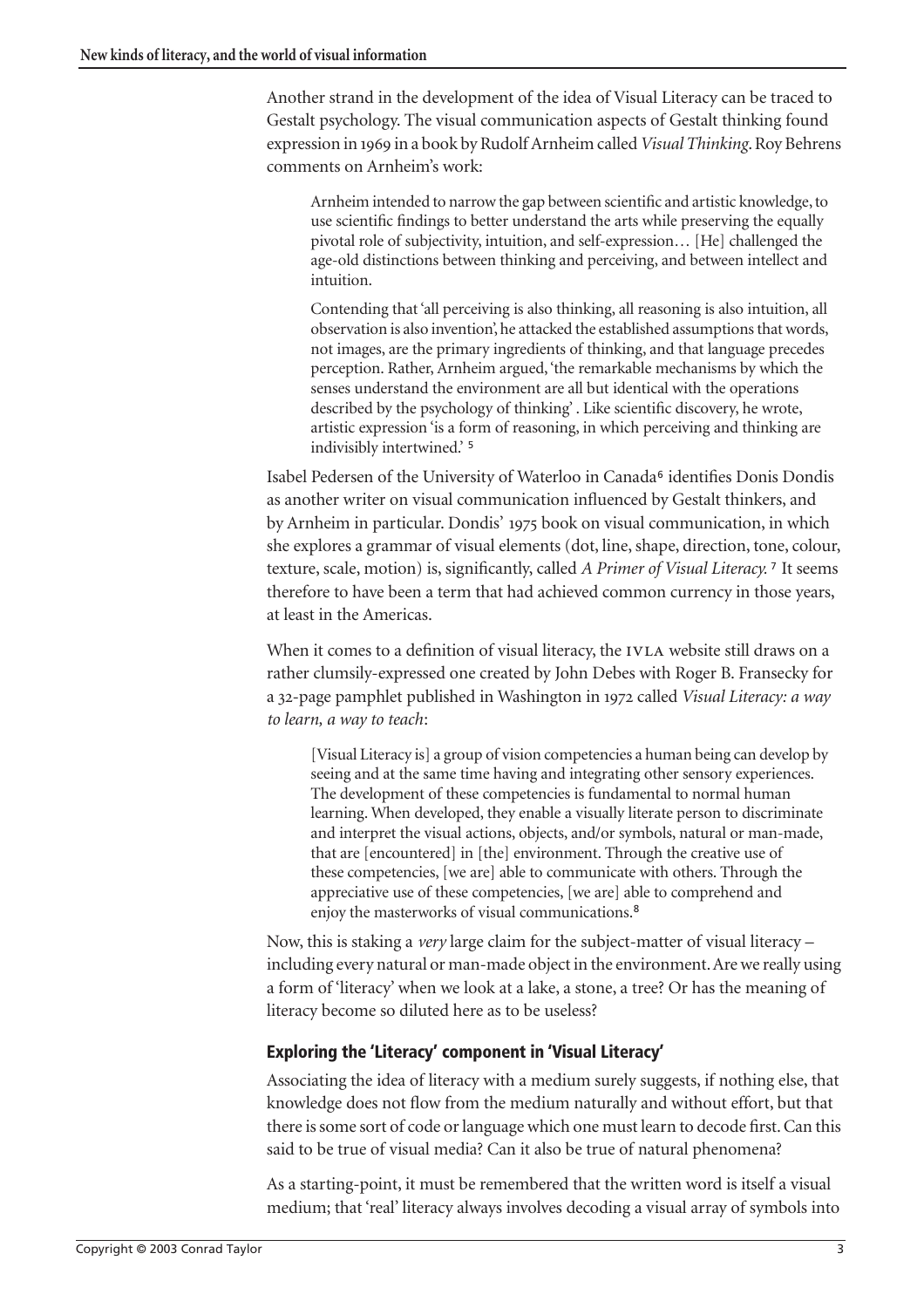words. We can go beyond these basic acts of literacy to consider the added meaning of typographical arrangement. Using larger and darker type to denote headings – indenting paragraphs of quoted text – placing text in juxtaposition with pictures to serve as captions… all these arrangement of type have meanings, and we learn to 'read' them. Designers exploit these conventions to strengthen the meaning of textual messages as they lay them out on the page, and to give them character.

At this workshop, we are particularly interested in charts, graphs, maps, diagrams. Some of these forms of visual communication use formally-defined symbols and visual conventions. It is easy to think of many kinds of 'visual explanations' which require previous knowledge of a language of symbols and conventions in order that we might understand them. Let's review some obvious examples:

<span id="page-3-0"></span>■ **Circuit diagrams** use special symbols to identify switches, transistors, resistors, diodes and other components. Part of the training of an electronics engineer is to learn how to decipher them (Fig. ).



Meteorologists use various kinds of map to present the state of the weather and to present its future development. **Barometric charts** like the one shown below (fig. 2) have great predictive value, but to understand them you have to learn not only what the various lines and symbols mean (isobars, and lines showing weather fronts), but also what they can tell you about wind direction and speed. For weather reports on TV, therefore, barometric data is usually omitted, and TV charts use more naturalistic icons to show clouds, sunshine and rain, arrows for wind direction, and animation.



Figure 2. Barometric chart of Europe for 8th August 2003.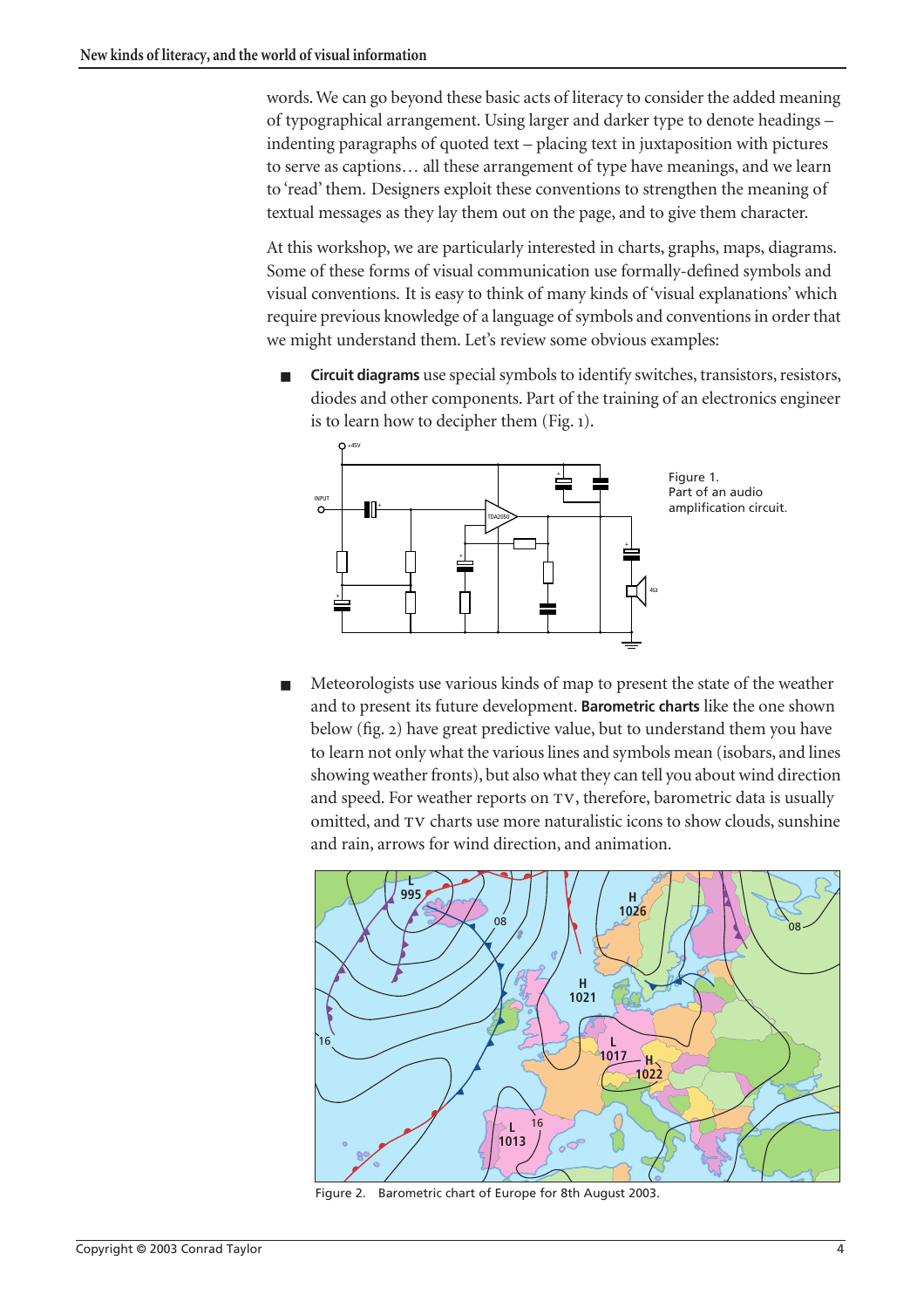**Bar charts** which represent variation of quantities over time require at least an understanding of scales. And even an experienced person can be taken in at a subconscious level when the baseline does not start from zero, as in this diagram of the number of people using a university library (fig. ). (The range of variation is only about 8%, but it looks more dramatic.)



Bar chart designed for the Annual Report of a university library.

**Total number of users entering the Library (baseline** ≠ **0)**

- **Road maps** use different colours to distinguish between motorways, major and minor roads. Drivers learn these conventions, together with how to understand junction numbers and the various symbols that show amenities.
- Node-Link diagram is a term used by Colin Ware to describe diagrams in which boxes or other container-shapes represent entities, and lines represent the relationships between them. 'Literally dozens of different diagrams have this basic form, including software structure diagrams, data flow diagrams, organization charts, and software modelling diagrams,' writes Ware. [9](#page-19-5)

It is common in constructing such diagrams to want to distinguish between entities with different sets of attributes and different kinds of links. So we find that boxes vary in width or colour of line, internal colour, size or shape; lines also may vary in thickness, colour, and texture (solid or dotted). There is often also a meaning to the relative position of entities in the diagram ('left' can represent the beginning of a process, 'top' may represent the higher echelons of an organisation). Thus a diagrammatic language is constructed which must be learned by members of that diagram type's user community.



We can think of a lot more examples of visual conventions that have to be learned to make sense of diagrams, and I'm sure at the workshop we will do so. To me it does not seem so far-fetched to describe this learning process as a kind of 'literacy'.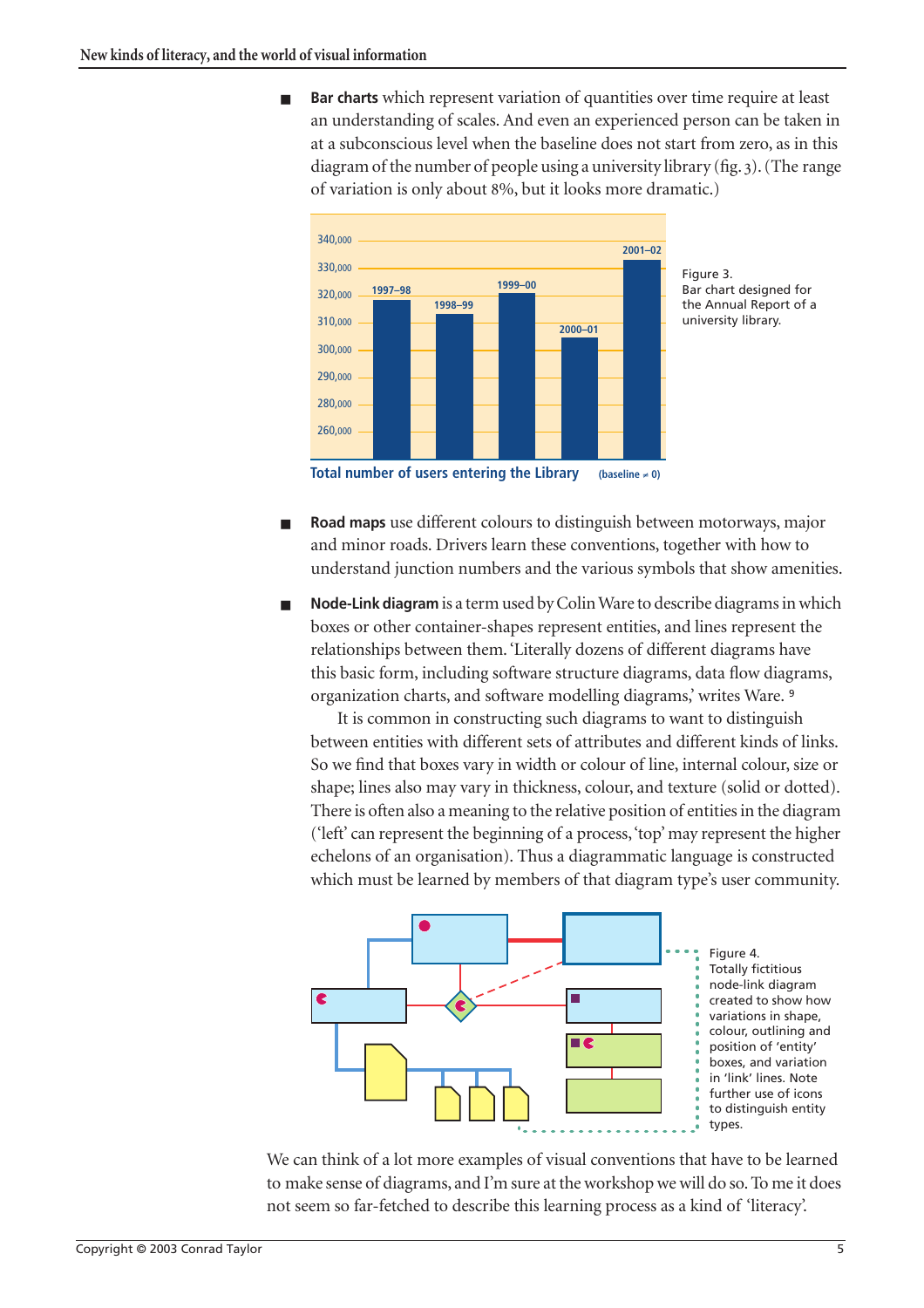#### **Reading the language of pictograms**

Pictograms have a rather special and yet paradoxical claim in relation to the concept of visual literacy. They are often intended to replace language, to meet information needs for a multilingual community – as in the wayfinding signs deployed around airports, railway stations and other public places. Is there a special kind of 'literacy' involved in learning what these symbols mean?

There are circumstances in which a 'language' of pictograms would be useless if it had to be learned before it could be understood. Don't the people who design pictograms for airports intend their symbols to be understandable instantly by someone who has flown into the country for the first time? Isn't their simplified representational form supposed to elicit *instant* recognition of what they denote? A need for 'pictogram literacy' is what such designers are presumably trying to *avoid*…

In a discussion of the redesign by Mollerup Designlab of the signs at Copenhagen airport, Per Mollerup explains:

[Pictograms] should be icons. They should be pictures that depict clearly what they mean. A picture of a train stands for railway, a picture of a fish stands for fishmonger, etc. …

In Copenhagen Airports, [some] pictograms were consistent with their intended meaning but unable to convey that meaning without the help of text. Among the bizarre examples of the old signage systems at Copenhagen Airports, two similar pictograms can be mentioned. One pictogram showed a sitting person handing a ticket over a person to a standing person. *[See fig. 5]* The other pictogram showed a standing person handing over a ticket to a standing person. The first pictogram meant 'transfer check-in'. The second pictogram meant 'ticket office'. [10](#page-19-6)

Pictograms seem to be less successful in representing actions and relationships than objects and places. Astute readers may also note that Mollerup's examples of the train and the fish are what we might call 'visual metonymy'[11](#page-19-7) rather than literal representation – the picture of the train doesn't represent only the train, and the fish doesn't represent a fish.

In constructing a national set of road signs and markings, instant recognition on the road is more important than instant comprehension by a person seeing them for the first time. Most drivers in any country have grown up around their nation's signs, and part of their driving lessons will involve (to use a British example) learning to recognise a No Overtaking sign, and the meaning of double yellow lines. Thus it is reasonable to expect the meanings of these symbols and road markings to be learned – 'the language of the road'.

(This reminds me of the amusement which my brothers and I obtained on journeys by deliberately inventing wrong meanings for signs  $[Fig. 6]$  – and my puzzlement at meeting some American road signs for the first time  $[Fig. 7]$ .





Fig. 7 Often accompanied with the road marking **PED XING**.

Figure 5



Fig. 6 – The Netherlands "Bottles may be secured with tape to the train windows."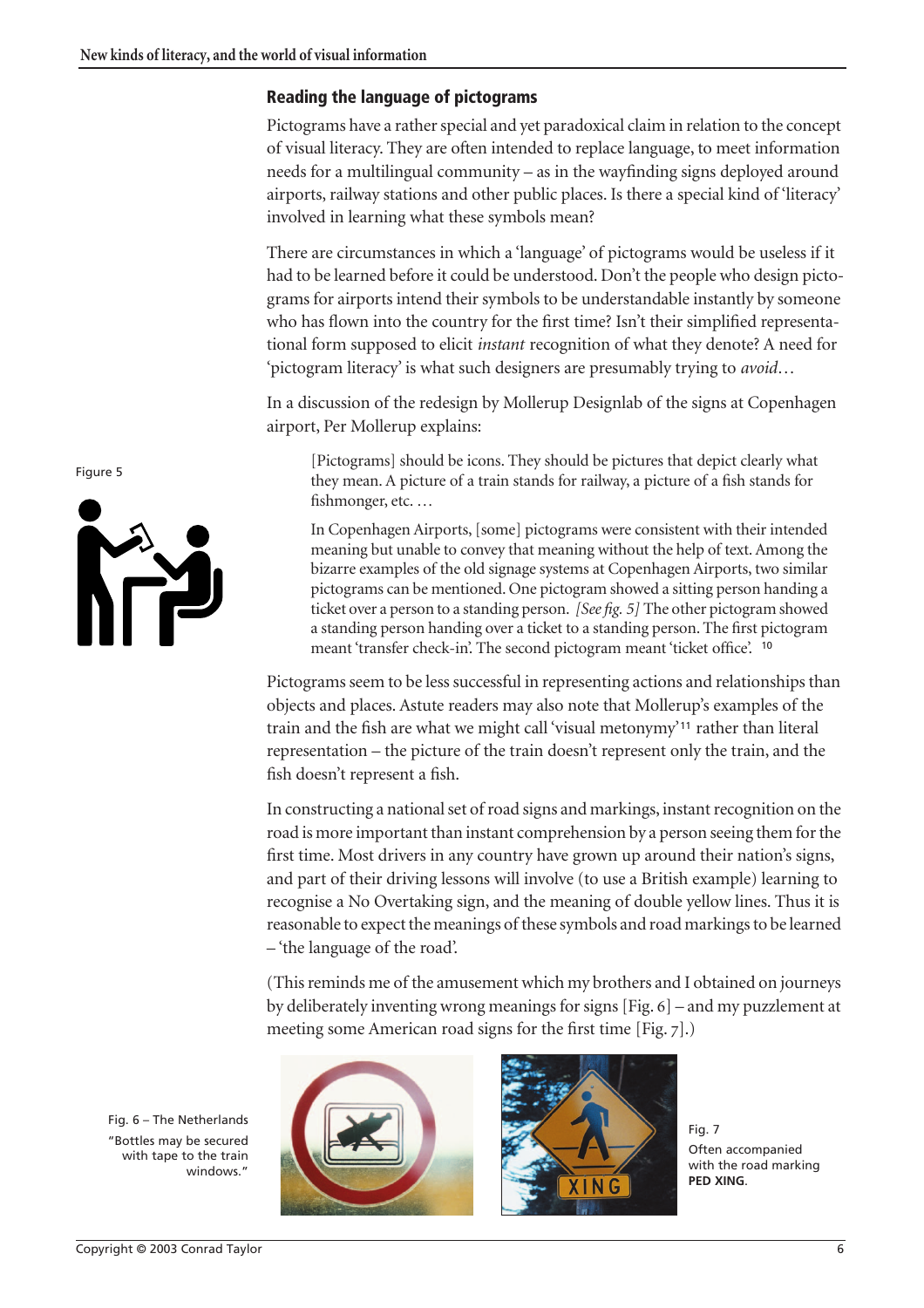#### **Visual literacy and representational art**

As we move away from the abstracted world of maps, node-link diagrams, pictograms and so on towards more representational forms of visual communication, it becomes more difficult convincingly to argue that some sort of quasi-literacy is required before people can elicit meaning from images. Anthropologists who have shown photographs to newly-discovered peoples have found that these people have no difficulty in recognising that these flat depictions represent real people and objects. They may not always understand what is going on in the pictures, but that is a different issue.

However, a survey of the history of art makes it clear that some aspects of pictorial representation are conventional. In many Egyptian paintings, the Pharaoh and other important people are drawn larger; the servants, soldiers and peasants are drawn smaller. In Chinese, Indian and Persian paintings, people who are further away in the scenery are drawn further up in the picture, but not necessarily smaller: the norms of perspective, which dictated that people and objects in the distance be drawn smaller, came in only during the Renaissance period in Europe.

The strip cartoon is a visual communication form with many conventional and artificial aspects. Cartoons and other pictorial sequences are of interest to us in this workshop on Explanatory and Instructional Graphics because they are often used to educate and explain. Here are a few of the conventions which have, perhaps, to be 'learned' by the reader of cartoon books:

- A **sequence of images.** The images tell a story and have to be read in sequence. Other art-forms have done this in the past,<sup>[12](#page-20-0)</sup> but the strip cartoon and the pictorial sequence *depend* on correct reading order to succeed. In Western cultures this normal sequence is the same as reading order – rows of pictures across the page from left to right, and the rows arranged from top to bottom, though sometimes adventurous variations are made such as placing some images inset into others.
- **Cropping of images.** Drawing on precedents from Impressionist painting, photography and the movies, people depicted in cartoons are often 'cut off' by the frame. (I have heard it alleged that a cartoon book intended to promote agricultural techniques in Indonesia was scorned by villagers because, as they pointed out, there are no two-legged oxen in Indonesia – see Fig. 8.)



Is it really believable that the Indonesian villagers didn't realise this wasn't 'wholly cow' – or is this story one of those anthropological myths? (This drawing by the author)

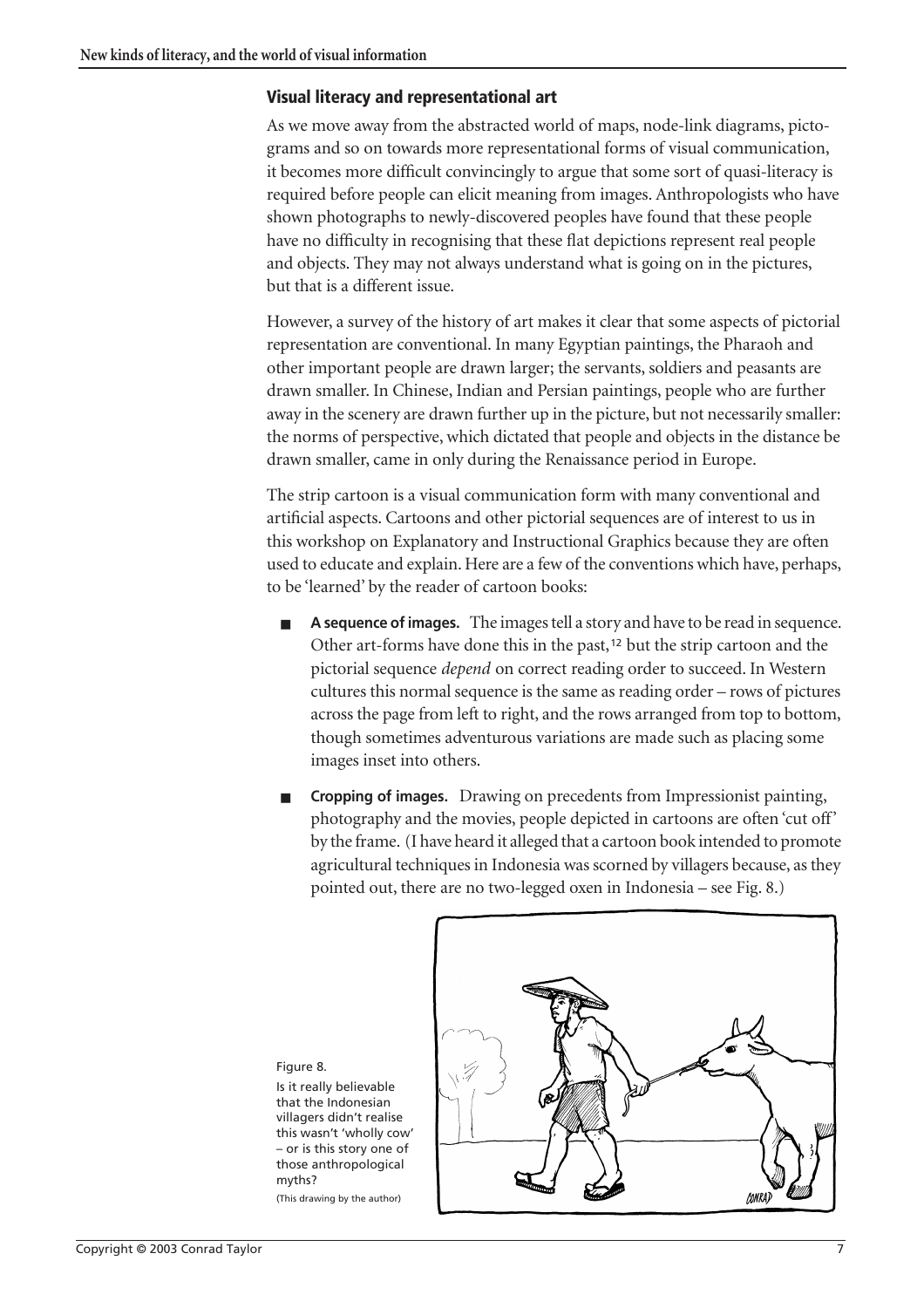- **Rapid shifts of point-of-view.** In the movies, our point of view as determined by the position and angle of the camera is constantly changing – from wide shot to close-up, from level view to crane shot. Some cartoon strips make little use of this cinematic device, especially the 'funnies' in daily newspapers, but others make a great deal of use of it – examples include the Marvel Comics adventures, and French cartoon stories such as Cosey's *Le Voyage en Italie* and Bourgeon's *Les Passagers du Vent*.[14](#page-20-1) Explanatory graphic sequences use this technique less, but may still alternate between wide shot and close-up to show details of the operations or procedures being described.
- **Changes of scale.** In fact this is usually just an example of changing pointof-view, but scale changes may lead to misunderstandings. The tale is told of a health promotion worker whose attempts to teach food hygiene, using a poster with an enlarged picture of a fly, were undermined because – as her audience remarked – there were no flies of that size in the country.
- **Speech and thought balloons.** The origins of this device is older than many people expect, but has now become formalised such that a round balloon represents speech, a 'cloud-shaped' balloon represents thought and a spikyframed balloon represents speech coming from a device such as a telephone, radio or Tannoy system.
- **Lines of motion and other 'briffits'.** Cartoonist Mort Walker invented the word 'briffits' to describe the lines, clouds of dust, small bells and birds and other devices drawn to indicate swift motion, impact, concussion, drunken stupor, heat and other attributes hard to represent by other means.

For this kind of representational imagery, which is often used in graphics to explain or teach, we *can* say that there are conventions to be learned before they can be understood as communications. To that degree, it doesn't seem inappropriate to speak of a form of 'literacy' being involved. Please also notice that just as normal literacy teaches you to *write* as well as to read, this 'visual literacy' informs creation as well as understanding. Knowledge of the conventions in cartooning, or those used to construct particular kinds of diagram such as a Venn diagram or flow chart, provides essential 'vocabulary' to the cartoonist and the diagrammer.

## **Visual literacy and the photograph?**

Although it turns out that the history of the 'visual literacy movement' is strongly associated with the beginnings of educational uses of photography, for example the promotion in the fifties and sixties of educational filmstrips and slide shows, I am very far from convinced that the word 'literacy' applies well to photography and its uses. (If it has an application, it is rather in the loose usage of 'literacy' used by the 'media literacy' movement described in the next section.)

Quite simply I do not see photography as having that many 'conventional' elements in its toolkit – that is to say, more or less arbitrary associations of meaning with visual elements – certainly nothing like the way in which symbols and colours and line weights carry meaning in the diagram examples shown above (e.g. Figures and 4). Surely it is that *need to learn a symbolic language* which makes learning how to interpret maps and diagrams rather like learning how to read? – and photography does not share that characteristic.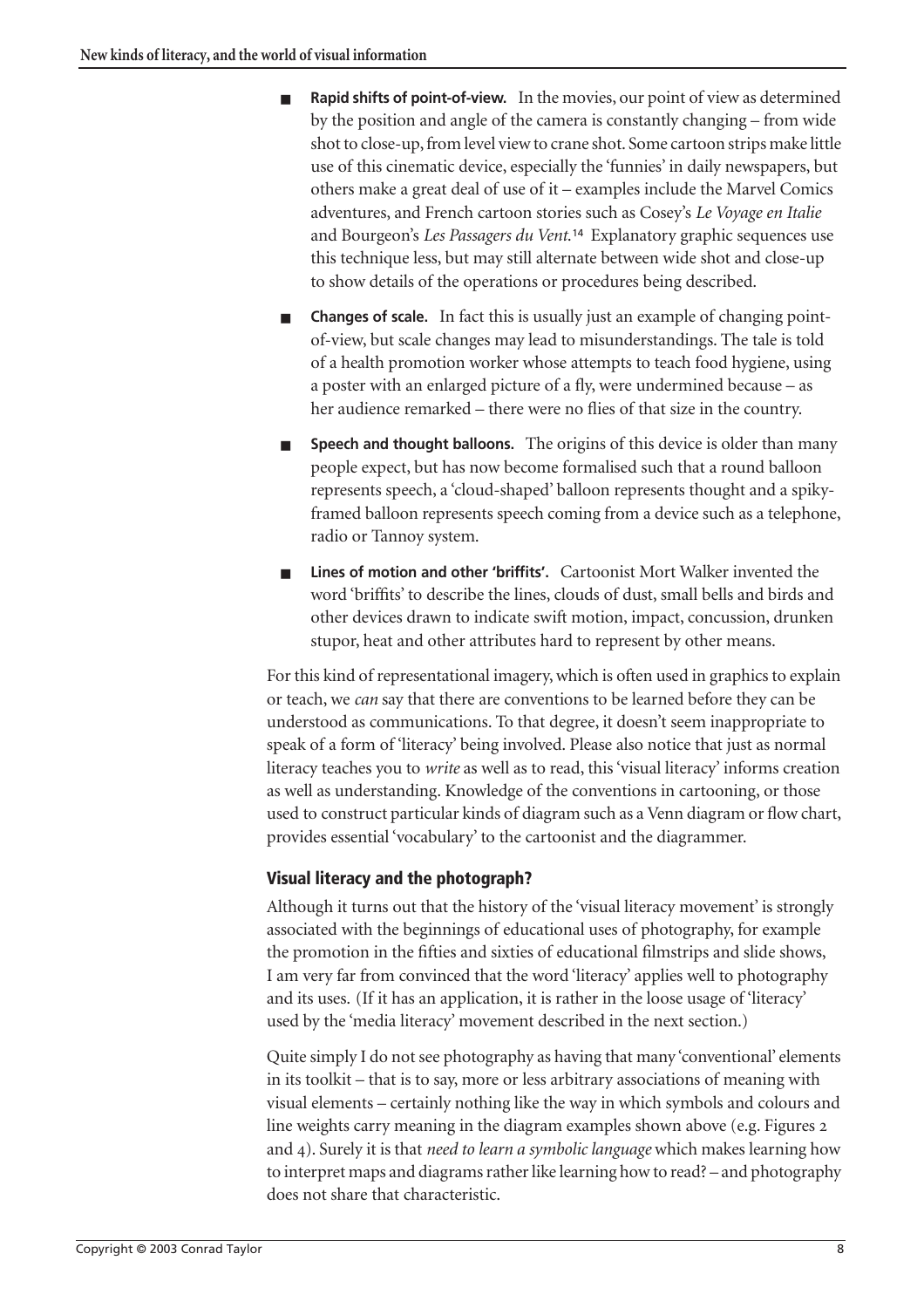## **Media literacy**

I must here confess two things. Firstly, until about six months ago I had never heard the term 'media literacy'; secondly I have been amazed to discover through searches of the Web just how widespread its use is in the sphere of education, especially in the United States and Canada where the term seems to have been in use for at least years. A current initiative of the British Government means that it's becoming a buzzword in British education circles too.

Various organisations on both sides of the Atlantic have the objective of promoting 'media literacy', including the Alliance for a Media Literate America  $(AMLA)$ , the Association for Media Literacy (AML, in Canada), and also the Center for Media Literacy (CML) which acts as a resource provider for schools in the  $USA$  – where Media Literacy has become part of the curriculum at primary and secondary levels. In Britain there is now the Media Smart® website, recently set up by the Department of Culture, Media and Sport (DCMS) and aimed at children's education.<sup>[16](#page-20-2)</sup>

## **Where has 'media literacy' come from?**

By reading the *Media Literacy Statement* by the Broadcasting Policy Division of the DCMS,<sup>[17](#page-20-3)</sup> and from other statements on the websites of the organisations I've mentioned, one gets a picture of where this concern has come from. Educators and policymakers have become concerned about the impact which the mass media has on the attitudes and world-view of children. Children's attitudes to violence, to sex, to substance abuse and to gender and race stereotyping are frequently mentioned, as is the propensity of children to be easily manipulated by advertising. It is felt that children must be armed with skills of critical reflection in relation to the media.

How is 'media literacy' defined? The Alliance for a Media Literate America writes:

Media literacy empowers people to be both critical thinkers and creative producers of an increasingly wide range of messages using image, language, and sound. It is the skillful application of literacy skills to media and technology messages. As communication technologies transform society, they impact our understanding of ourselves, our communities, and our diverse cultures, making media literacy an essential life skill for the 21st century.<sup>[18](#page-20-4)</sup>

The UK DCMS *Media Literacy Statement 2001* (as quoted by the Media Smart<sup>®</sup> site) unpacks some of the requisite skills thus:

Perhaps the most important characteristic of critical viewing is the ability to think critically about viewing – *i.e.* to understand why one likes or dislikes certain programmes or genres and relate such preferences to moral and intellectual reference points; and, having done so, to take greater responsibility for viewing choices and the use of electronic media, for both oneself and one's children. Specific 'skills', in this sense, might include:

- The ability to distinguish fact from fiction...
- The ability to identify and appreciate different levels of realism…
- A better understanding of the actual mechanisms of production and distribution of TV programmes, CD-ROM games, films, interactive software, websites etc…
- The ability to differentiate reportage from advocacy…
- Awareness and assessment of commercial messages within programmes (product placement etc) and a critical approach to advertising…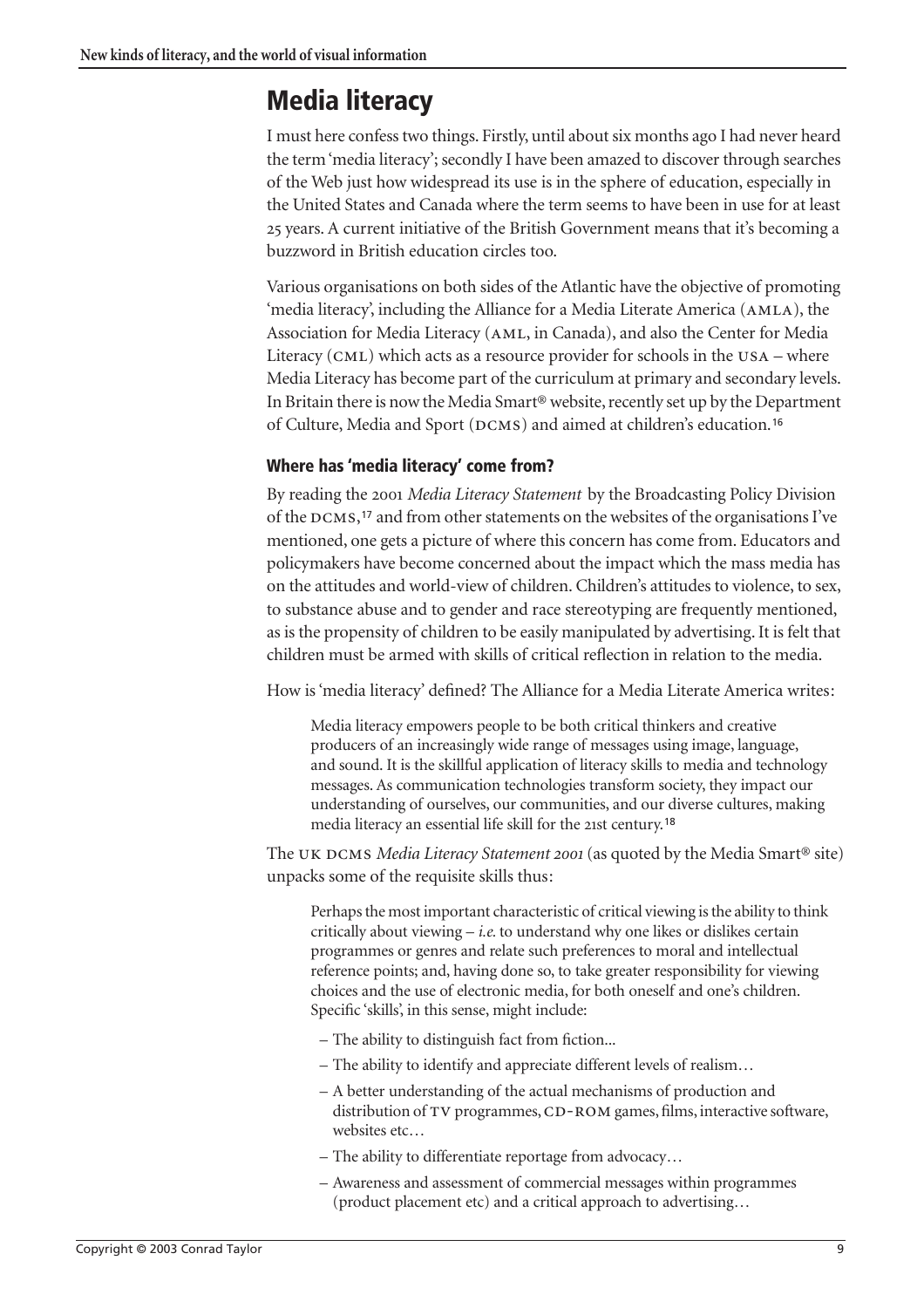- An awareness of the economic and presentational imperatives that underlie news…
- The ability consciously to explain and justify media preferences…[19](#page-20-5)

A number of statements in favour of media literacy education point to the increasingly screen-based nature of culture, and the tendency for the modern child to have access, often in his or her own bedroom and without adult supervision, to television and videogames and the Internet. As the CML explains:

With media technology becoming so prevalent in homes, and with multi-media education more possible now with student access to computers and the Internet, 'media literacy' expands the basic concept of literacy (*i.e.* 'reading' and 'writing') to all forms of communication – from television to T-shirts, from billboards to multi-media environments.[20](#page-20-6)

#### **Media Literacy education in schools**

The Center for Media Literacy points to the growing involvement of schools in the USA with media literacy education:

Although media literacy is still a new idea for many teachers and schools, we see signs of media literacy growing everywhere, for example:

- The National Middle Schools Association named media literacy one of three 'hot topics' for its 2002 national conference attended by over 8500 teachers. Media literacy workshops at the conference were standing-room-only.
- Reports from major foundations and educational agencies are calling for media literacy as a critical component of education for the 21st century.
- The McREL national educational standards database has added two new strands: *viewing* and *media* to English/language arts for kindergarten through high school. Standards are also beginning to appear in social studies, health, art and lifeskills education in all 50 states.<sup>[21](#page-20-7)</sup>

In the United Kingdom, Media Education is now compulsory from Key Stage of the National Curriculum, primarily as a part of English. The official National Curriculum, under the 'Media and Moving Image Texts' section of *Citizenship through English*, directs that:

Pupils should be taught:

- a) how meaning is conveyed in texts that include print, images and sometimes sounds
- b) how choice of form, layout and presentation contribute to effect [for example, font, caption, illustration in printed text, sequencing, framing, soundtrack in moving image text]
- c) how the nature and purpose of media products influence content and meaning [for example, selection of stories for a front page or news broadcast]

Under the heading *non-fiction and non-literary texts*, it states:

The range should include:

- a) literary non-fiction
- b) print and ICT-based information and reference texts
- c) media and moving image texts [for example, newspapers, magazines, advertisements, television, films, videos]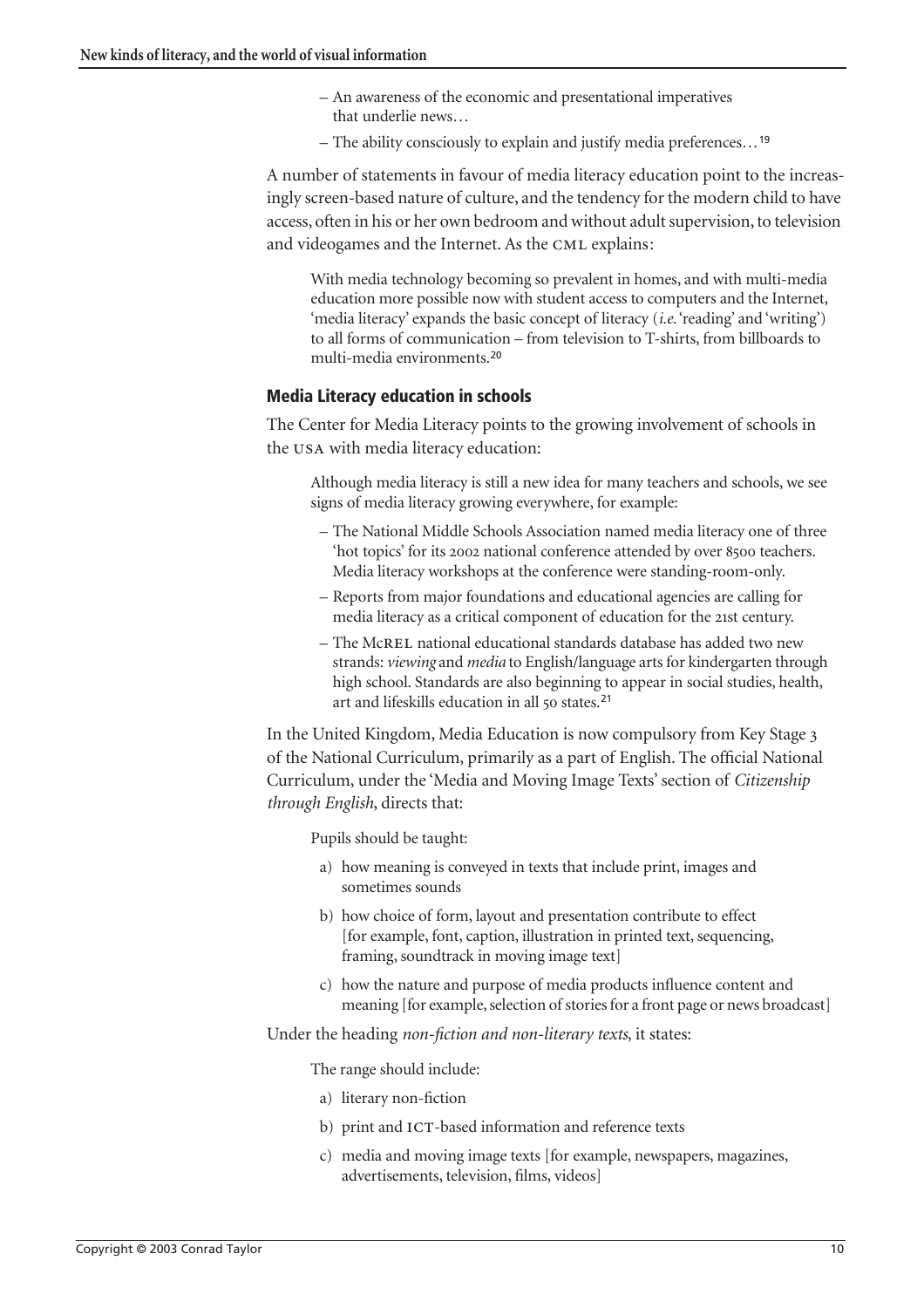Finally, I return to the AMLA web site for its extended definition of media literacy, its importance, and who are the people pushing for media literacy education:

Within North America, media literacy is seen to consist of a series of communication competencies, including the ability to **access**, **analyze**, **evaluate** and **communicate** information in a variety of forms including print and non-print messages. Interdisciplinary by nature, media literacy represents a necessary, inevitable and realistic response to the complex, ever-changing electronic environment and communication cornucopia that surrounds us.

To become a successful student, responsible citizen, productive worker, or competent and conscientious consumer, individuals need to develop expertise with the increasingly sophisticated information and entertainment media that address us on a multi-sensory level, affecting the way we think, feel and behave.

Today's information and entertainment technologies communicate to us through a powerful combination of words, images and sounds. As such we need to develop a wider set of literacy skills helping us to both comprehend the messages we receive, and to effectively utilize these tools to design and distribute our own messages. Being literate in a media age requires critical thinking skills which empower us as we make decisions, whether in the classroom, the living room, the workplace, the board room or the voting booth.

Finally, while media literacy does raise critical questions about the impact of media and technology, it is not an anti-media movement. Rather, it represents a coalition of concerned individuals and organizations, including educators, faithbased groups, health care-providers, and citizen and consumer groups, who seek a more enlightened way of understanding our media environment. [23](#page-20-8)

(Please note that because of my lack of direct involvement with or knowledge of media literacy campaigns and projects, I have had to rely in this section extensively on quotes from available sources.)

## **OK, it's important, but it is Literacy?**

I find myself strongly in favour of helping children (and adults) gain critical skills in thinking about and evaluating our modern media. I find myself less well disposed towards accepting these skills as a form of 'literacy' unless it be with those inverted commas that indicate metaphorical use.

- 'Media Literacy' as described does not centrally involve learning any formal, conventional systems of letters, symbols or codes by means of which ideas are communicated. If this is a test of what a 'literacy' is, I would say that some of our examples in the 'Visual Literacy' category would pass that test (e.g. diagrams, maps and pictograms) – but 'Media Literacy' education would largely fail it.
- If there is a precursor to 'media literacy education', it is the critical study of literature, and also to an extent art criticism. I find it an interesting 'slip' that the UK National Curriculum describes movies and videos as 'moving image texts' and places the responsibility for their study within the English curriculum. To me this also indicates a possible connection and continuity, at least in the UK, with postmodern literary criticism and its extended range of targets across the arts. And it prompts me to declare that media education is about **literary skills** rather than **literacy skills**.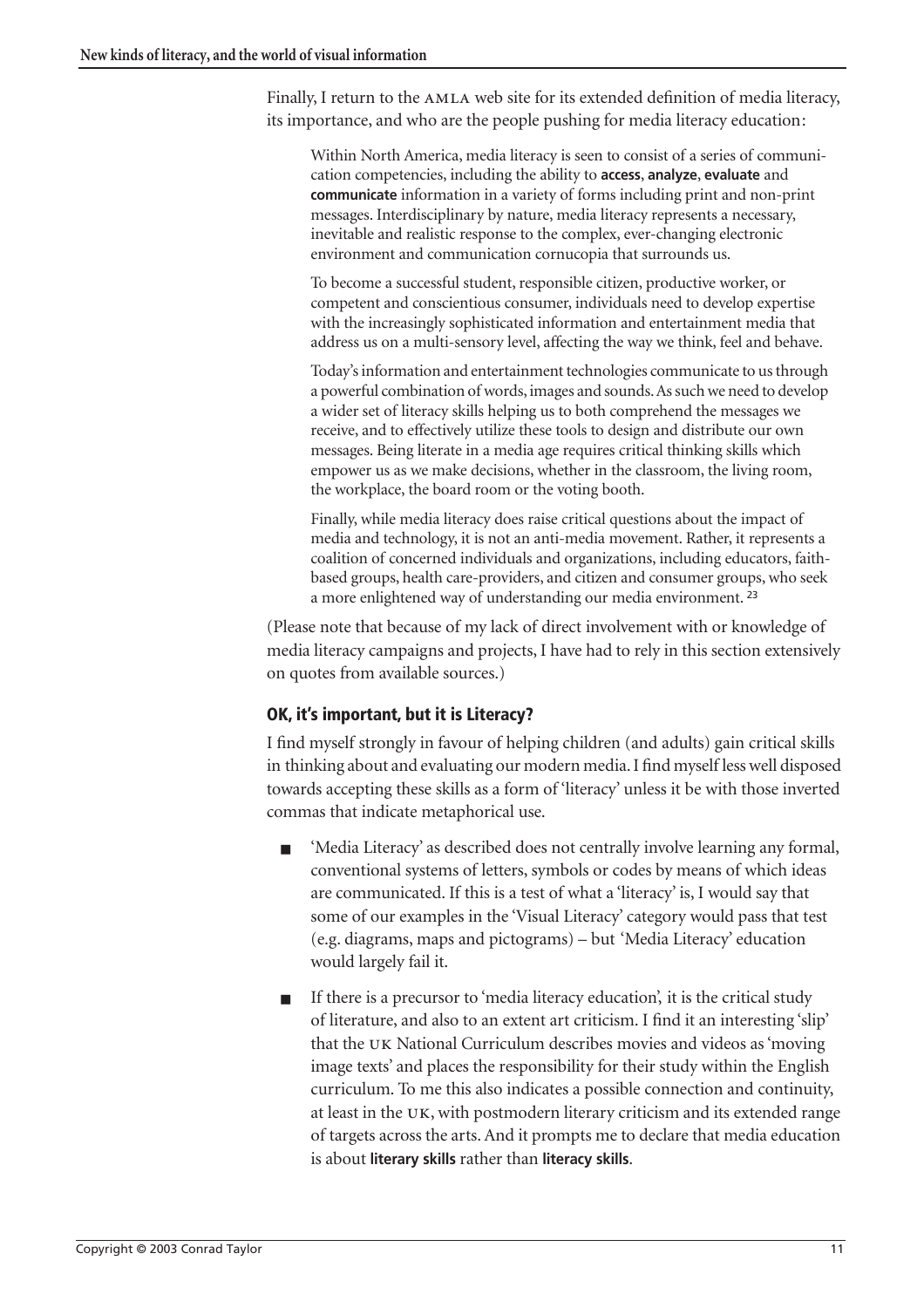■ However, this kind of media education, especially for young people as described above, does share with true literacy the attribute of being what we can describe as a **gateway skill** – one which empowers people to take control of how all kinds of media inform, educate and influence them.

I am therefore disposed to allow Media Literacy as a *metaphorical* use of the term – while noting, with a sprinkling of cynicism, that there is something of a campaign to get Media Literacy accepted into the primary and secondary school curriculum, and the magic status of Literacy is probably being manipulated by its proponents to 'boost' the importance of subject.

## **Information Literacy**

I should also say that I had not, until nine months ago, heard anyone use the phrase 'Information Literacy'. Since then I have learned that it is a term invented by another community mostly within the education system – namely teachers of Information Management, and university and college librarians.

The term seems to have originated towards the end of the 1980's, in the librarianship community in the USA, and in 1989 the Final Report of the American Library Association (ALA) Presidential Committee on Information Literacy defined it thus:

To be information literate, a person must be able to recognise when information is needed and have the ability to locate, evaluate and use effectively the needed information. Ultimately information literate people are those who have learned how to learn.

That is substantially the same definition as the one promoted by the  $(US)$  National Forum on Information Literacy (NFIL), a coalition of 65 organisations which was set up to disseminate the concept of Information Literacy as a result of the ALA's 1989 report.<sup>[25](#page-20-9)</sup> This definition is also quoted with comfort by the  $(US)$  Association of College and Research Libraries, and by organisations of Australian and British university librarians.

## **What is the problem?**

NFIL also describes on its home page the 'problem' to which information literacy education is seen as the solution. Referring to the deliberations of the Presidential Committee of the ALA that reported in 1989, they say:

These education, library, and business leaders stated that no other change in American society has offered greater challenges than the emergence of the Information Age. Information is expanding at an unprecedented rate, and enormously rapid strides are being made in technology for storing, organizing, and accessing the ever-growing tidal wave of information. The combined effect of these factors is an increasingly fragmented information base, a large component of which are available only to people with money and/or acceptable institutional affiliations. In the recent past, the outcome of these challenges has been characterized as the 'digital divide'.

The problem, to paraphrase a number of sources, is that students (especially in higher education) are required and expected to find information for themselves to fulfil their study and research requirements. Furthermore, in the context of aspirations to prepare people for **lifelong learning**, an ability to find relevant information efficiently and make use of it well is not only a valuable skill as a means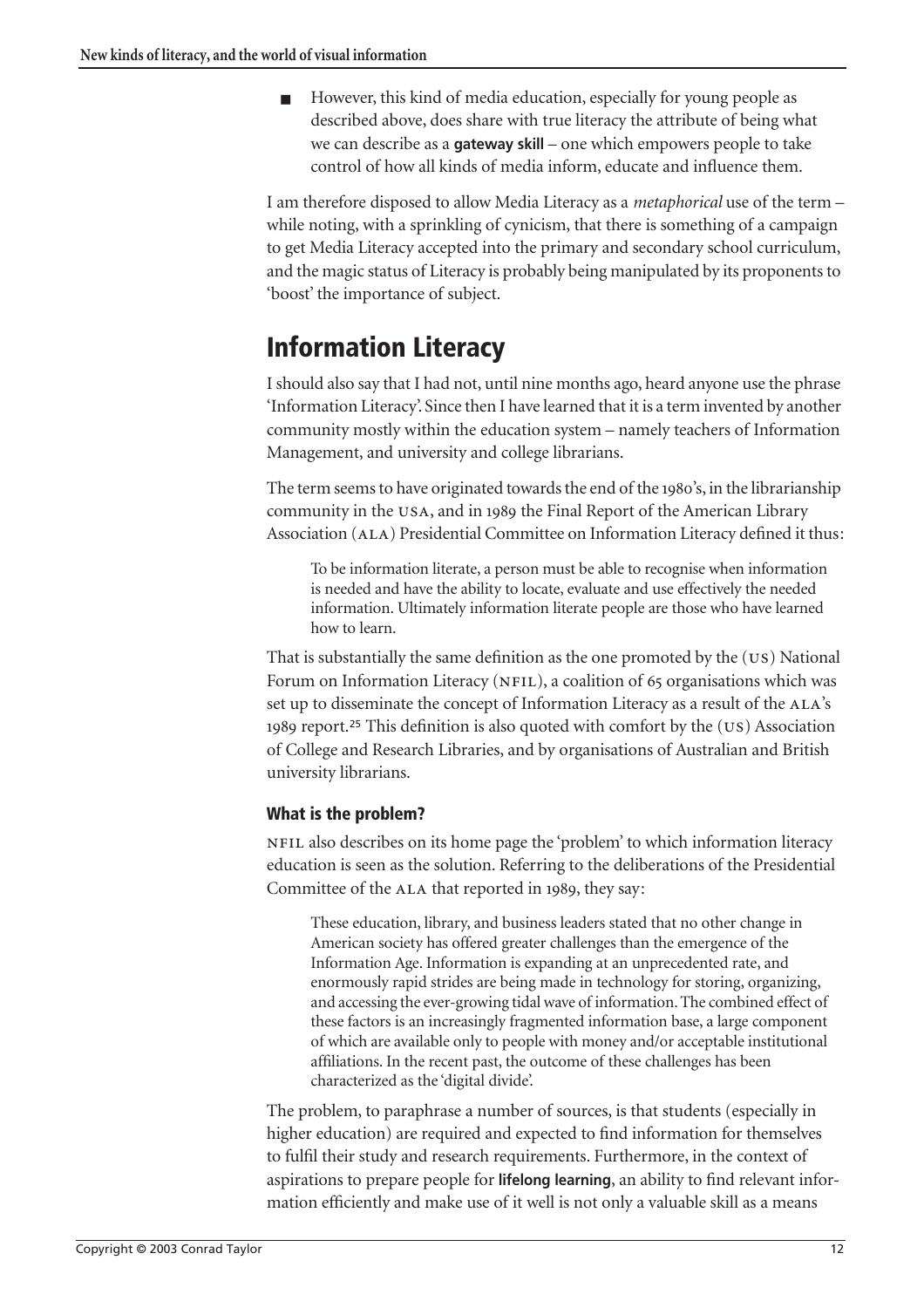to immediate ends, but also one of the most valuable of **gateway skills**. However, most students do not arrive in higher education knowing how to use a library efficiently, and they must be taught this skill. The problem has been compounded in the last fifteen years by at least three factors – the computerisation of library catalogues, the increasing role of electronic journals and even textbooks, and the growth of the World Wide Web as a relevant information source. Hence the 'tidal wave' referred to in the NFIL statement.

To some extent, training in 'Information Literacy' can be seen as an updated version of the library skills courses available for some time in higher education. A major aim of these has been to help students formulate and pursue search strategies. Because of technical developments, searching for information now also requires an understanding of search engine interfaces and Boolean logic; there has been a temptation to identify these as Information Technology  $(T)$  skills. But with its emphasis on *non*-IT skills in searching for and handling information, the idea of 'Information Literacy' has been a useful and necessary corrective to that techno-focused mistake.

### **The critical difference**

Proponents of 'Information Literacy' have added an important non-IT skill to the repertoire of skills required for information search, retrieval and use in educational contexts – the ability to make **critical assessments** of the usefulness or trustworthiness of information sources, and the relevance of information retrieved from them.

In part this is surely a response to a phenomenon known to all too many teachers in secondary and higher education today: the regrettable ease with which lazy students Google for material on their assignments, copy the contents of a few Web pages of dubious validity and paste those contents straight into a word-processing document – and *voilá:* an 'essay'. Not only is this plagiarism, it is assuredly not education, a failure to use the only information network that really counts in education – the one which consists of neurons!

Thus we can see that 'Information Literacy' has developed some important parallels with 'Media Literacy'. In both of these concepts, a critical approach to sources has become central to the definition.

### **The SCONUL model of Information Skills**

In the British context, a significant document describing this important collection of skills is the position paper drawn up by a working party which came together in December 1998 for this purpose, established by SCONUL - the Society of College, National and University Librarians.[26](#page-20-10)

The SCONUL paper is partly a critique of the Dearing Report of 1998 from the National Committee of Enquiry into Higher Education, which claimed to identify skills 'key to the future success of graduates whatever they intend to do in later life'. Dearing identified four such key skills: communication skills, numeracy, use of information technology, and learning how to learn. A paper by Shiela Corrall, Librarian at the University of Reading, criticised the Dearing Report for failing adequately to consider 'information handling skills' – which she defined as covering knowledge of information sources, criteria for evaluating them, skills in navigating their interfaces, techniques for manipulating information, and presentation issues. This is in odd contrast to primary and secondary education, where information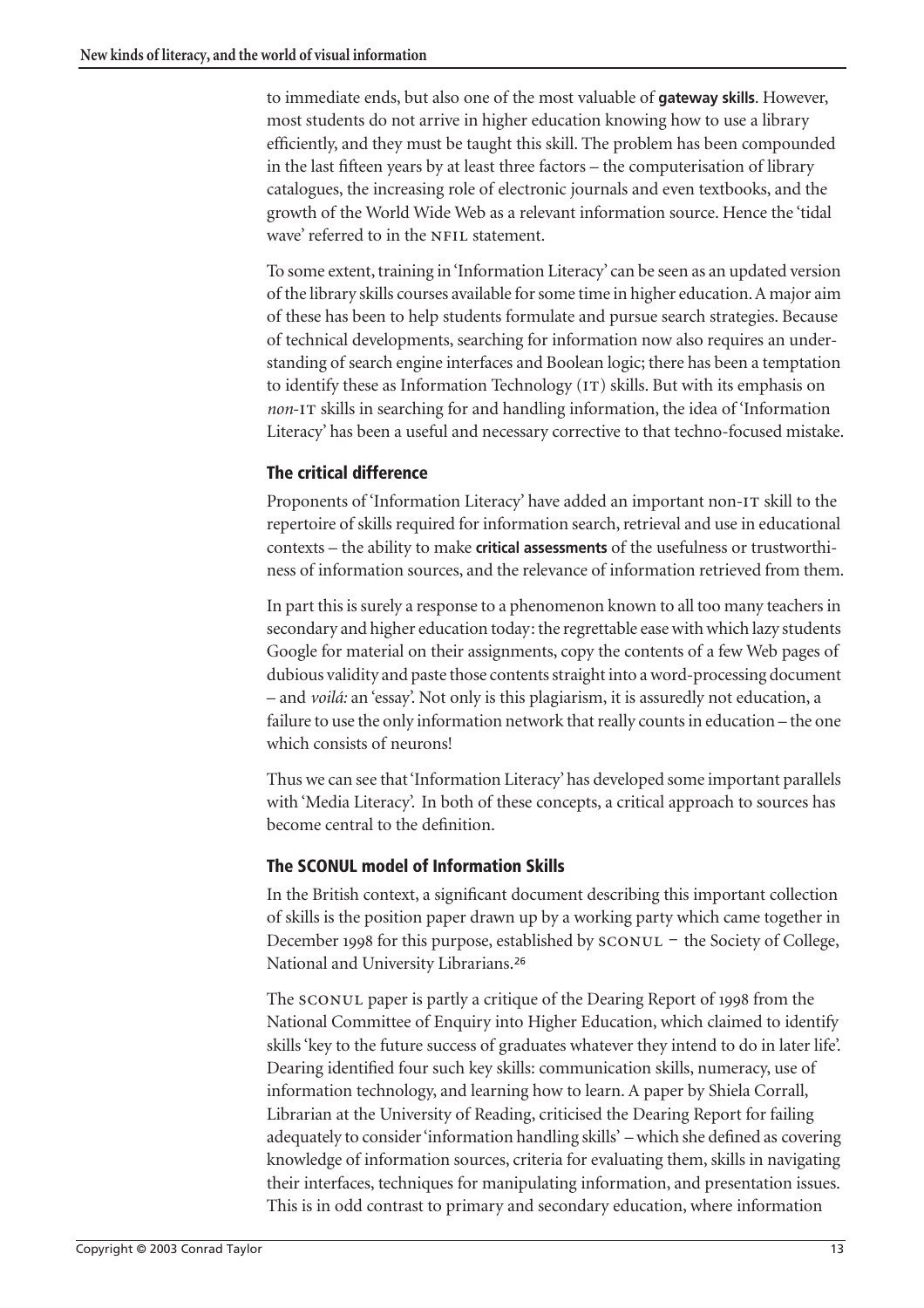skills had already been recognised as important by BECTA, the UK government's Education Communications and Technology Agency.[27](#page-20-11)

The SCONUL group noted that some people use the term 'information literacy' to encompass these various abilities to work well with modern information sources, and defined seven **'headline skills'** as essential to this:

- The ability to recognise a need for information.
- The ability to distinguish ways in which the information 'gap' may be addressed [*this involves knowledge of information sources and the ability to make judgements about their availability* ].
- The ability to construct strategies for locating information [*this involves knowledge of search methods and how databases are constructed and may be accessed* ].
- The ability to locate and access information [*including skills in constructing Boolean search strings, using communication and information technologies, and indexing and abstracting services*].
- The ability to compare and evaluate information obtained from different sources [ *including awareness of issues of bias, authority, peer review etc.* ].
- The ability to organise, apply and communicate information to others [*including skills in communication, and in citation and bibliographic construction, plus awareness of issues of copyright and plagiarism* ].
- The ability to synthesise and build upon existing information, contributing to the creation of new knowledge.

The SCONUL report does a good job of identifying these component skills, but is then marred by a confused discussion of how these skills are acquired stepwise and iteratively. (Here, however, is not the place to get into a discussion of *that* problem.) Suffice it to say that, as framed by  $s_{\text{CONUL}}$  and other librarians' organisations who have been the main pushers of this idea of 'Information Literacy', the dominating and defining concern is with how students and researchers in higher education acquire information and use it in their academic projects.

## **Again – it's important stuff, but is it Literacy?**

I am even less convinced in this instance by the appropriation of the term 'literacy'. To their credit, the SCONUL working party also seemed to show unease with the term by using it mostly within inverted commas. Again, I suspect that the motivation for misappropriating the L-word has been to help in the campaign to establish these skills as important gateway skills in education – which without doubt they are.

Two other points are worth making here:

Some large claims have been made that 'Information Literacy' is the solution to all sorts of problems in human development, and in particular all kinds of **lifelong learning** situations. But if this case is to be argued convincingly, other more general models of information skills will need to be developed that have more natural applicability outside the university context than those on offer from the university library community.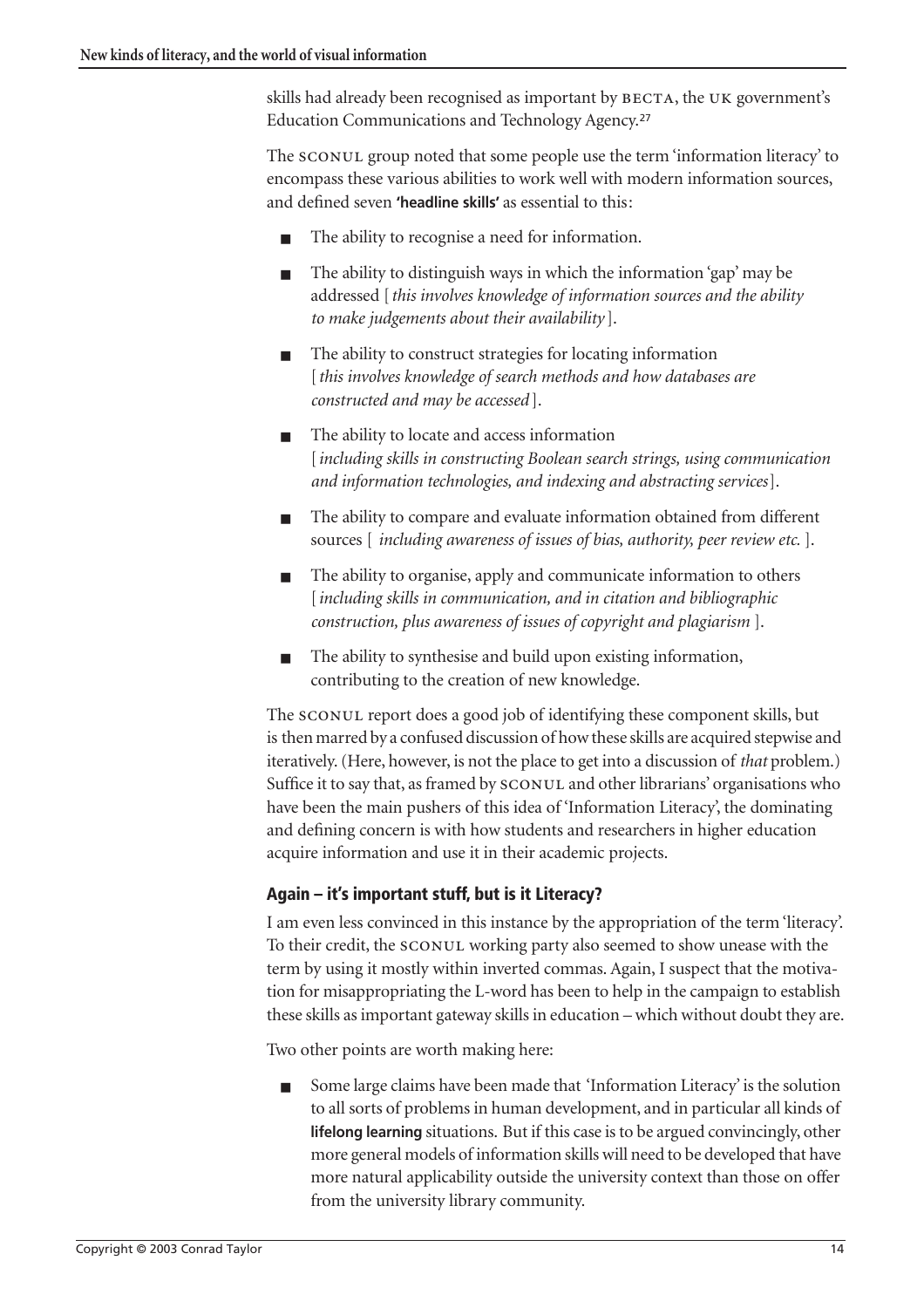I would have thought that implicit in the idea of 'literacy' is that such learning empowers one to **create** information sources, not merely consume them. The librarianship model of information skills describes merely information acquisition, and this appears to me to be one of its shortcomings.

(These critiques of the SCONUL model were made in the course of a workshop<sup>[28](#page-20-12)</sup> held in London on 21 January 2003 by the Information for Development Forum, and readers might like to download the report from that workshop.[29](#page-20-13))

# **A diversity of 'literacies'**

Apart from the three so-called literacies discussed so far in this paper, others have been talked about loosely – including **'digital literacy'**, which is apparently a fancy way of saying 'knowing how to use a computer'.

In a message circulated to the group preparing the 21 January 2003 workshop on Information Literacy, Alan Hancock made interesting observations on how many of these 'new literacies' came to be invented, though he concentrates largely on the history of the ideas of **media literacy** and **information literacy**:

The term 'literacy' is one of the underlying problems. Formal definitions of literacy emphasise two skills: the ability to read and write; and the ability to use language proficiently. The concept was important in education, in part because it provided a foundation in post-war years for international action and measurement; once quantified (*i.e.* defined as the ability to read a specific, simple text, or express a simple thought in writing) it could be used as a basis for international campaigns, and for target-setting (*e.g*. achieving an agreed level of literacy by a set date, such as the year 2000).

To many, however, the concept of literacy posed more fundamental problems. Michael Young, writing in 1971, highlighted the emphasis it placed on written as opposed to oral presentation; Richard Hoggart, Stuart Hall and many more saw this division (and the moral judgements to which it often led, distinguishing between 'high' and 'low' culture) as elitist, discriminatory and finally unhelpful in understanding the new society.

Others found that the concept was both too rigid, and too general, to illuminate the particular slant on literacy with which they were concerned. So they added – first **numeracy** (which became part of the classic box of skills supposedly required for social functionality), then **functional literacy** (the skills needed to survive and prosper in the workplace). These were easily incorporated into the international, educational tradition, as they tended to be skills-oriented.

Thereafter, however, the situation became more complex. While running the risk of over-simplification, we might position later perspectives – and the terminology to which they gave rise – along an axis running from *skills* to *critical understanding*. At one side, there is the notion of proficiency, the ability to master certain skills and make effective use of certain instruments (a technical and methodological perspective). At the other end is a more socio-cultural perspective of understanding: a critical and investigative approach to meaning, to codes and protocols, towards attitudes to mass media, to the effects and impact of innovation and technology.

We can place not only **computer literacy** and **information literacy**, but also **media literacy** and **media education** (and even, rarely, **emotional literacy**) along this axis (with the former closer to *skills*, and the latter closer to *critical understanding*. Each of these approaches has had its primary constituency (librarians,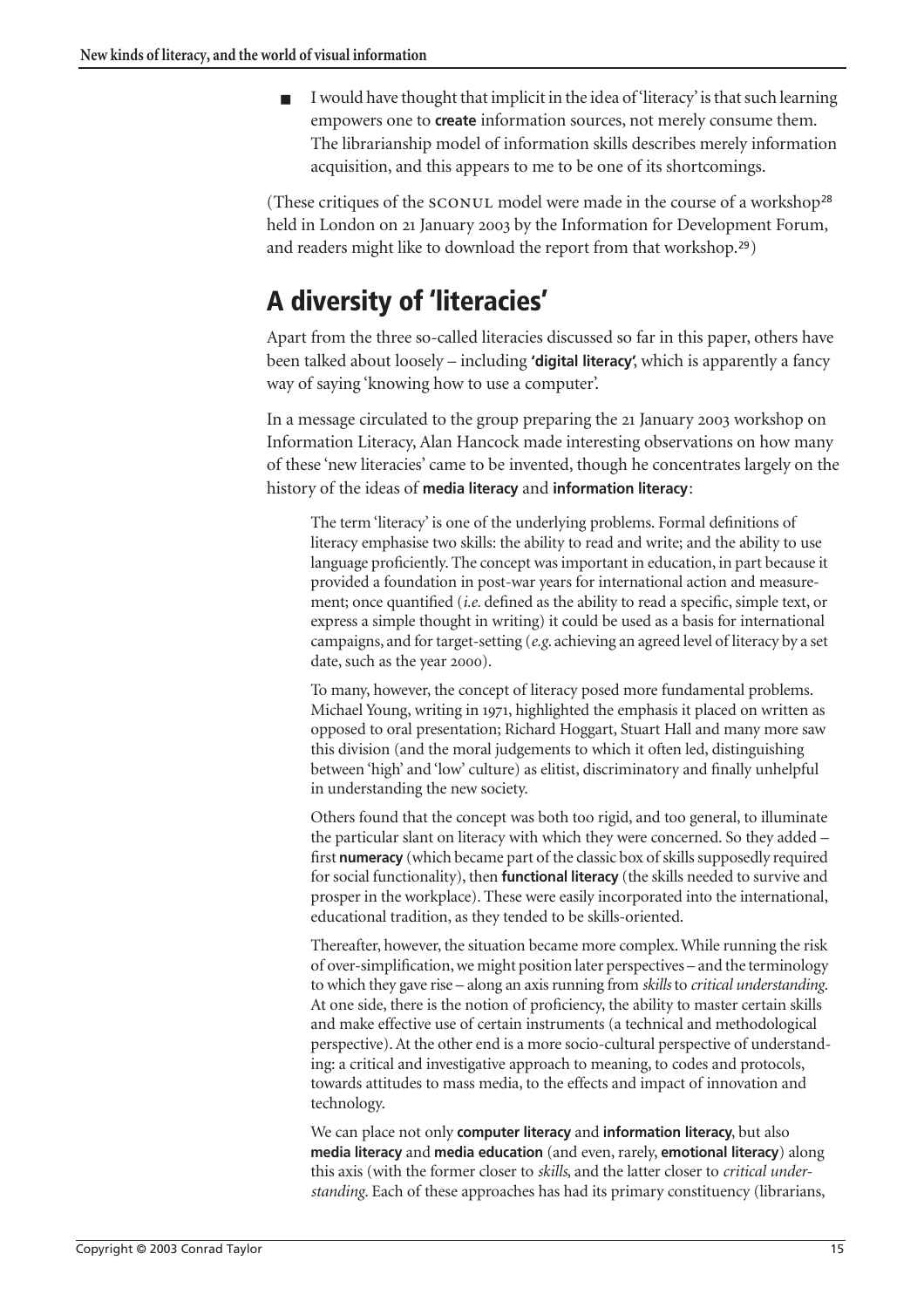information technologists and the professional associations which represent them have embraced the information literacy tradition, and social scientists, media researchers and their professional groupings have favoured media education). Teachers have often divided according to their own disciplinary background.

It seems to me that, in this evolutionary process, several things have occurred. In the first place, the underlying notion of 'literacy' has lost much of its meaning; in its later manifestations it simply implies 'proficiency' or 'ability to deal with' a stated field. Secondly, and more unfortunately, the attempts to focus on specific fields or phenomena (computer, media etc) have had the effect of dividing and demarcating perspectives, rather than linking and integrating them.

This seems to be mirrored in the definitions employed, especially by professional bodies. In [the American Library Association definition of 1989 - see p. 12 above]... the emphasis is demonstrably on learning skills, formulating questions, data processing and evaluation, analytical reasoning and problem solving.

Contrast this with a relatively early (1989) definition of media education in the Second Cox Report:

Media education seeks to increase children's critical understanding of the media… How they work, how they produce meaning, how they are organised and how audiences make sense of them.

This is more in keeping with social and cultural research traditions, and indeed the core work on media education in the UK was carried out at the BFI [British] Film Institute] and at the Centre for Mass Communication Research at Leicester (both were significant contributors to the broader UNESCO-inspired debate).

I would not want to make too much of this divide. Many teachers and researchers have done their best to cross it, realising that both skills and understanding are necessary. But the two traditions do persist, re-inforced by professional needs and backgrounds which reflect a different set of world views. Even in the international organisations, such as UNESCO, the parallel development of the two traditions, placed for much of their life in separate, watertight structures drawing on their own NGO constituencies, has made bridge-building difficult.

A new, more rounded understanding is necessary (I would like to suggest a new terminology, but at this late stage in the debate, any attempt to change the terms would probably be counter-productive, and an enlargement of sensibility is a more realistic hope). [30](#page-20-14)

## **Literacies & language systems**

All three of the 'new literacies' discussed in this paper are terms that were invented in the United States of America, where this kind of metaphorical hijacking of words may be more commonplace (another example: *information architecture* [31](#page-21-0)). As for why and how information-handling competences and media studies got to be dubbed 'literacies' in the contect of the British educational system, Alan Hancock's explanation is persuasive.

Like Alan, I wish we could re-invent our terminology, because I think the concept of literacy is at its most powerful when it means a proficiency in reading and writing systems for encoding ideas in visual form. I don't think 'literacy' should mean just any old kind of proficiency (what's next – 'culinary literacy'? 'driving literacy'?) – though in the face of continued adaption and use of the terms 'media literacy' and 'information literacy', objecting to them may be a bit like regretting that the phrase 'a gay parade' has changed in meaning over the years.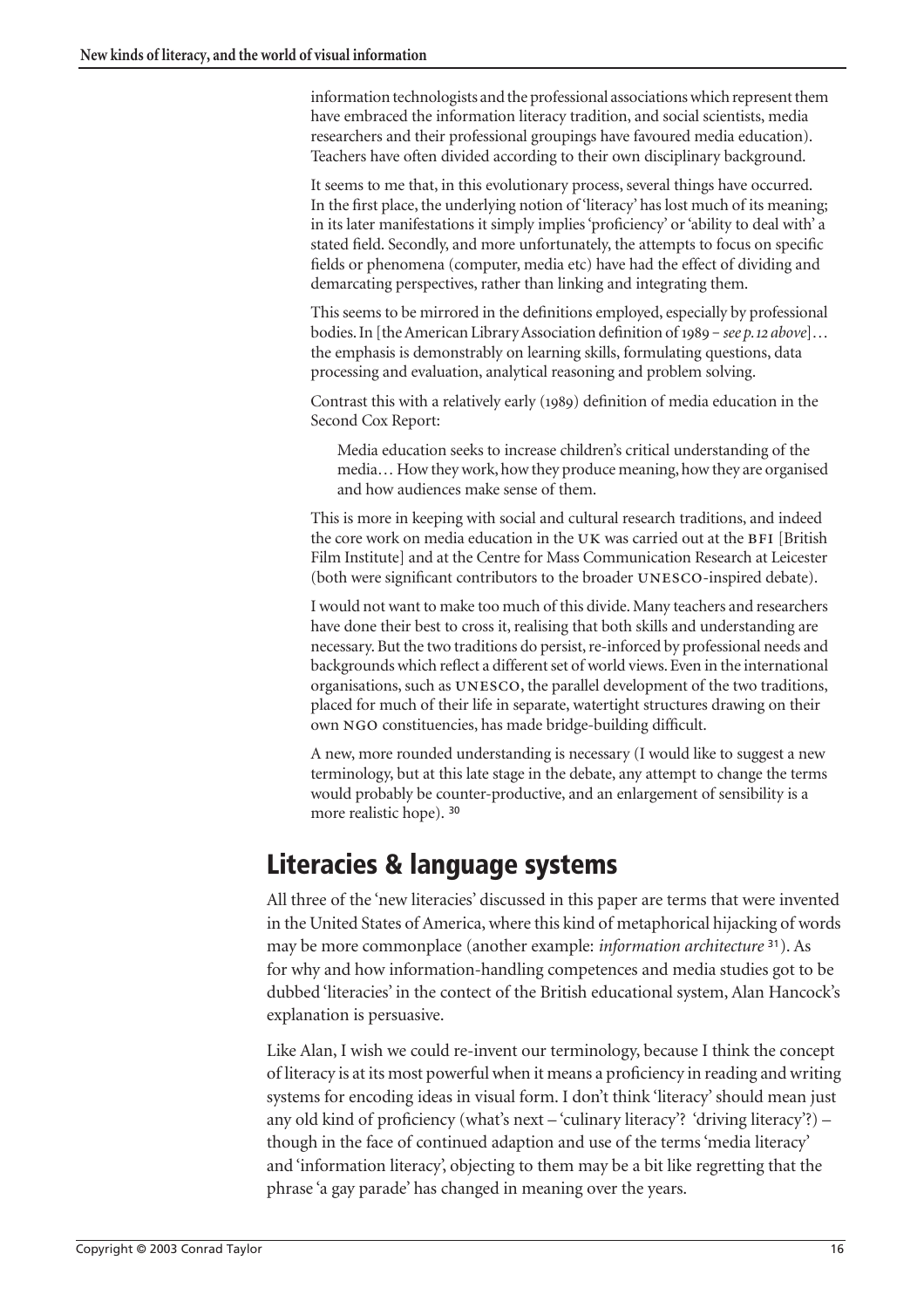

Figure 9 – **a spectrum of visible language**. At the left side, the signifiers are highly conventional and do not greatly use factors such as position to convey their meaning. The mappings between visible marks and their meanings has to be learned and we can call this learning **literacy**. We similarly have to learn how spatial arrangement is a carrier of meaning in charts, graphs and nodelink diagrams.

As we move towards the right of the spectrum, meaning is carried more by pictorial representation, and less by the use of conventional symbols. Maps are an odd hybrid, because underlying topography is represented pictorially and the superimposed symbols are conventional. (However, topographically transformed maps like the London Underground diagram are less representational.) By the time we get to naturalistic drawings and photographs, literacy is no longer a requirement.

#### **Visible language, a spectrum**

For me, the primary meaning of the word **Literacy** must continue to be about becoming fluent in the skills of reading and understanding communications, and constructing new communications, using some kind of system of visible, meaningful signs – what we can call **visible language**.

John Locke, in his *Essay on Human Understanding*, was thinking of a range of types of visible language when he wrote:

The Third Branch may be called *semeiotike,* or *the Doctrine of Signs*, the most usual whereof being Words … the business whereof, is to consider the Nature of Signs, the Mind makes use of for the understanding of Things, or conveying its Knowledge to others.

Most visible language is encoded in **alphabetic systems** which require knowledge of a spoken language to make interpretation possible. Some visible language is in **ideographic** form, such as Chinese, and it is interesting that there are a number of Chinese ideograms which have crossed a deep language barrier, and work as *kanji* in Japanese to have the same meaning (e.g. the symbol for 'moon' and 'month'). It is also interesting to see how European **punctuation** innovations such as the question mark and exclamation mark have been adopted in East Asian languages.

**Mathematical notation** is a very precise formal system of visible marks which is used internationally, but of course is understood fully only by those who have studied maths to a high degree. Still, most people understand *plus*, *minus*, *equals* and the signs for multiplication and division. (The other formal notation system which has achieved international use within its community is musical notation on the stave.)

I conceive of these methods of communicating as being at one end of a spectrum of visible language types, as I have illustrated above in Figure . To the left I place forms of communication which are very language-like and based on conventions, which require to be learned. As we move across the spectrum, communication relies less on conventions – and the language-like features (and a corresponding need for 'literacy') is less marked.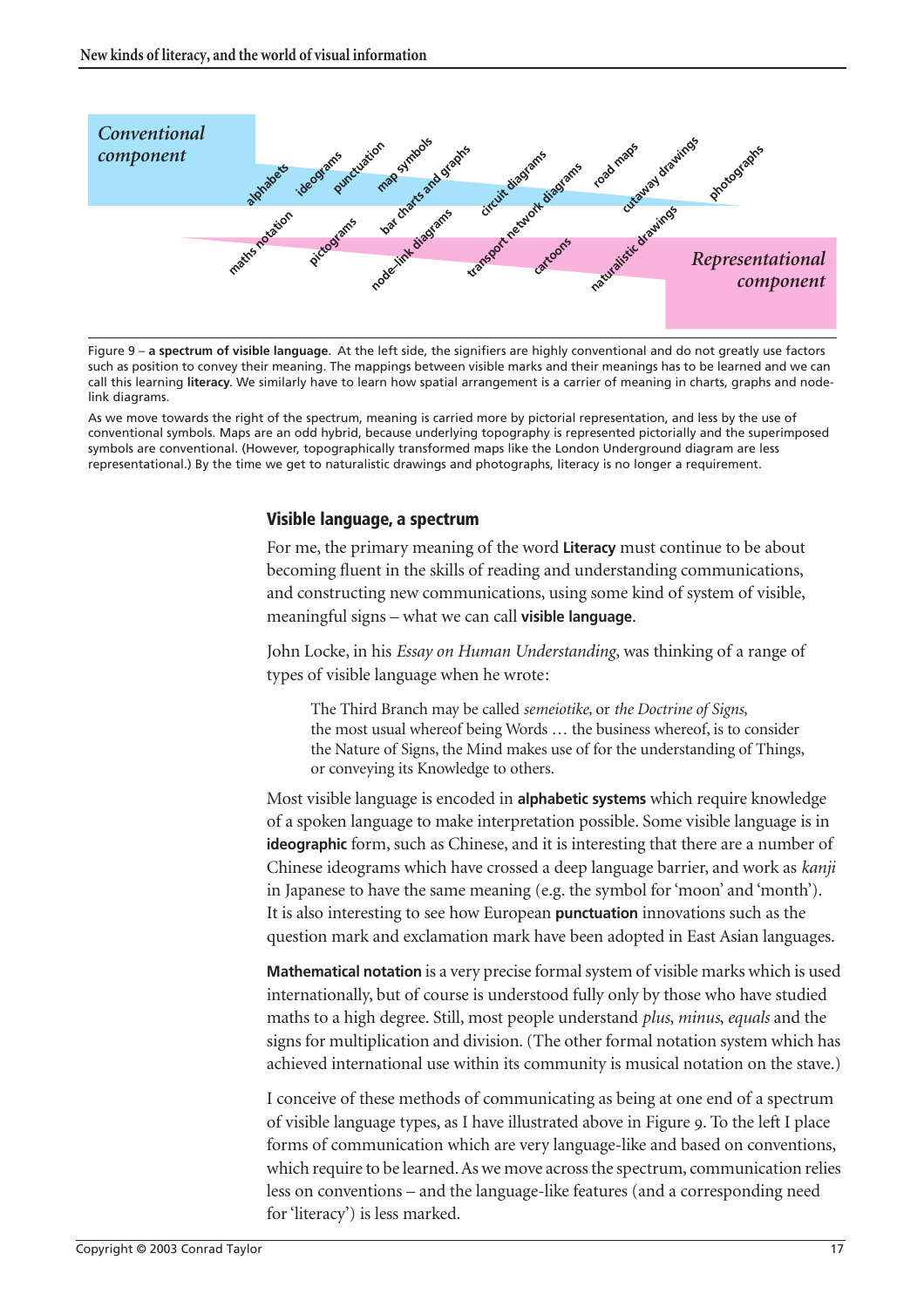Moving along the spectrum of meaningful marks, then, we come to **pictograms** and **symbols**, which do not rely on knowledge of natural spoken language to convey their meaning and are often able to work *across* linguistic communities. They often depict an object, though the relation between the object depicted and the thing represented is usually metonymic to a lesser or greater degree. Thus a picture of a man represents male toilet facilities, a cycle indicates a pathway usable by cyclists, a train represents a station, the fish stands for the fishmonger. The meaning can often be guessed at, but the guess may be wrong and there is still the need to learn these meanings.

Other pictograms and symbols are more abstract, but are understood because their meanings have been disseminated widely, such as the symbols on VCRs and other media players for *play, fast forward, reverse, stop, pause* and *record*. Astronomical/ astrological symbols are also internationally widespread, as are religious and political symbols (cross, crescent, swastika, hammer and sickle).<sup>[32](#page-21-1)</sup>

As I have tried to show on [page](#page-3-0)  and following, many kinds of **chart, diagram, graph** and **map** require interpreters of them to have made themselves familiar with the meanings conventionally attached to the symbols and use of colour, line weight, position and other features. However, as with pictograms, the relationship between signifier and signified is not *completely* arbitrary. As Colin Ware nicely puts it:

Diagrams are always hybrids of the conventional and the perceptual. Diagrams contain conventional elements, such as abstract labelling codes, that are difficult to learn but formally powerful. They also contain information that is coded according to perceptual rules, such as Gestalt principles. Arbitrary mappings may be useful, as in the case of mathematical notation, but it is important that a good diagram take advantage of basic perceptual mechanisms evolved to perceive structure in the environment.<sup>33</sup>

**Geographical maps** are more representational in nature, although the nature of the representation is a paradoxical one – the shape of Britain, for example, was well known through the maps that had been made of it using surveying methods, long before anyone was hoisted high enough into space to point and say, 'Ah, that's Britain!' Until then, the map was a representation of something that could not be seen except in parts. Maps of necessity have a strong representational component. But superimposed on this representation are conventionally meaningful features such as symbols, shading and colouring and texture, contour lines and other components.

Maps always involve distortion when a spherical object is converted via a projection to a flat representation (e.g. Mercator's Projection). In the public transport and wayfinding diagrams, the distortions inflicted on geography are often more gross – we call it **topographical transformation** – and are done with the aim of making the routes easier to follow (the London Underground diagram is a well-known example, and much copied). Similarly, Colette Jeffrey's diagrammatic guide to the British Library rips the floors hundred of metres apart; assembly or maintenance guides for equipment may have the parts exploded outwards on an isometric projection. There is a sort of 'grammar' about how these representations are constructed that has also, to some degree, to be learned.

I have no qualms at all about accepting the term Visual Literacy when it applies to all these kinds of visual representation which communicate in a way that require us to learn the conventions of signification and meaning. But I find it much harder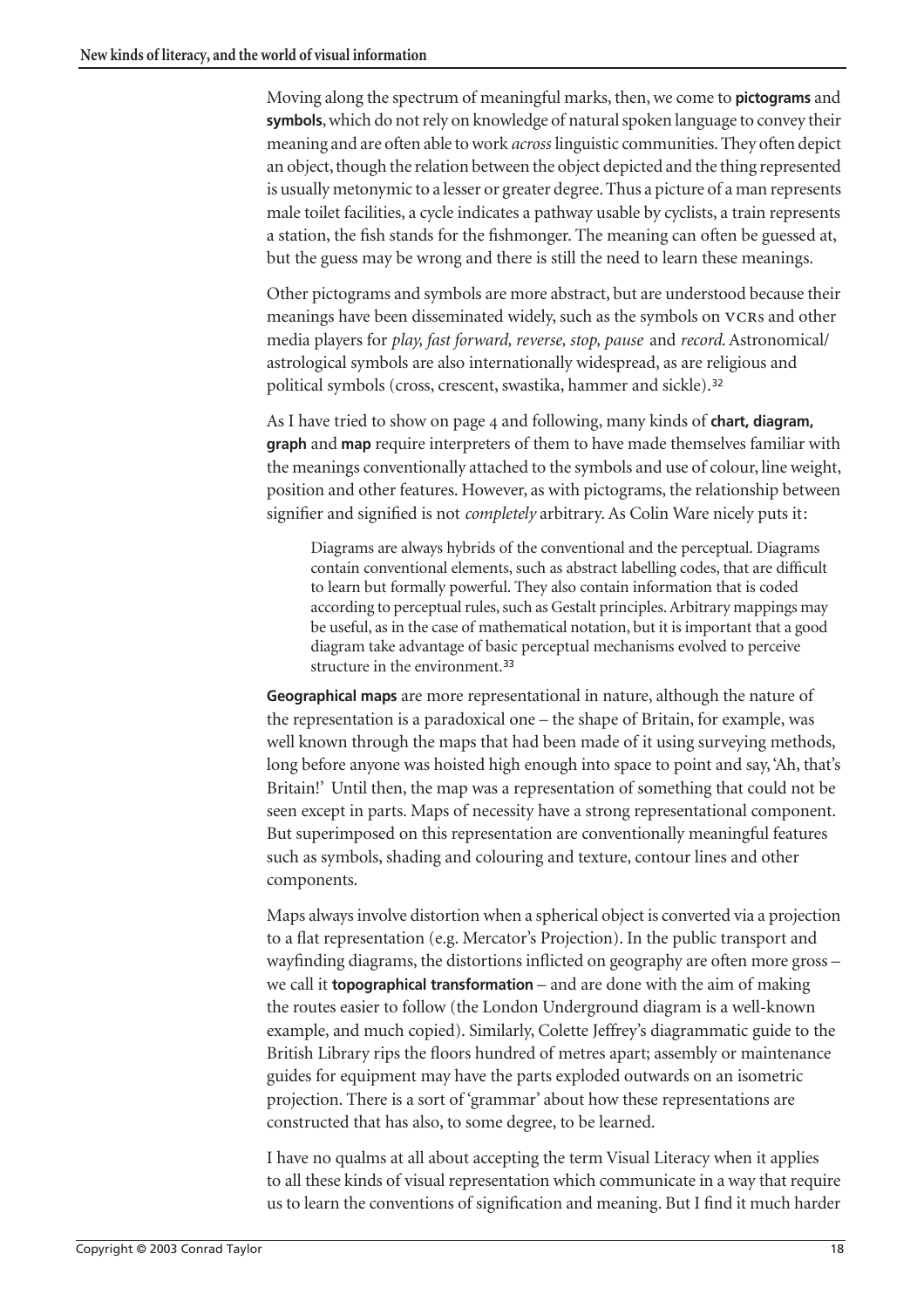to accept that any kind of 'literacy' is involved in understanding photos and realistic drawings. I am not at all denying that there are skills involved in interpreting photographs and paintings – see for example the critical writings of Susan Sontag and John Berger. But those skills I feel, are more similar to skills in literary and sociological criticism, like the skills one learns in media studies; they are not like learning to read and write.

### **Visual Information Literacy**

If I may be permitted, in closing this essay, to attempt to coin my own phrase, may I propose that we accept the existence of the field of **Visual Information Literacy.** By that phrase, I'm proposing a re-interpretation of the idea of 'visual literacy', which is perhaps too broad and messy to be useful, to concentrate on studying only the sorts of visual communication which occupy the middle part of my spectrum chart in Figure – diagrams, maps, charts, graphs, explanatory pictorial representations and so on. Those, of course, are also the sort of communication media with which we are concerned at this workshop, so there really is a nice fit between 'explanatory and instructional graphics' and 'visual information literacy'.

To make sense of these visual communications, we rely a great deal on our normal human perception, but we also employ various conventions when we map meaning to symbols and illustration components. Therefore, an adequate study of this field will involve cognitive/perceptual psychology on the one hand, and semiotics on the other,[34](#page-21-4) as well as a sensitivity to cultural relativism in the way meanings are attached e.g. to symbols and colours and directions.[35](#page-21-5)

In creating explanatory and instructional graphics, we sometimes employ images alone. More usually, words are attached to the graphics – whether as labels for parts or names for places, or perhaps longer embedded explanations. There is something of a sub-family of graphics-with-text, which some writers such as Bob Horn with his concept of 'Visual Language'<sup>[36](#page-21-2)</sup> and Sven Lidman with his 'Lexivisuals'<sup>[37](#page-21-3)</sup> would endow with a special status and importance. Personally, I'm not in favour of treating word-and-picture diagrams as a specialised or privileged type.

### **Learning to be better at visual communication**

Is the need for 'visual information literacy' a good thing? Designers of explanatory graphics will always aspire to diminish the amount of 'literacy' required to understand their diagrams, whether by latching onto what viewers/users already know, or by 'pictorializing' in a way that best exploits the natural human perceptual system.

This aspiration is perhaps similar to that of a writer of health information leaflets who is trying to communicate an unfamiliar subject using the clearest and simplest possible language. Such clarity and simplicity is, as we know, not easy to achieve.

We may regret that too many people leave school unable to write clearly, but at least we must admit that 'literal literacy' – the ability to work well with words – is a privileged subject in our education system. In contrast, training people to communicate visually is given little or no emphasis in general education.

Perhaps a good case could be made for Visual Information Literacy Education – the only problem would be its acronym! ■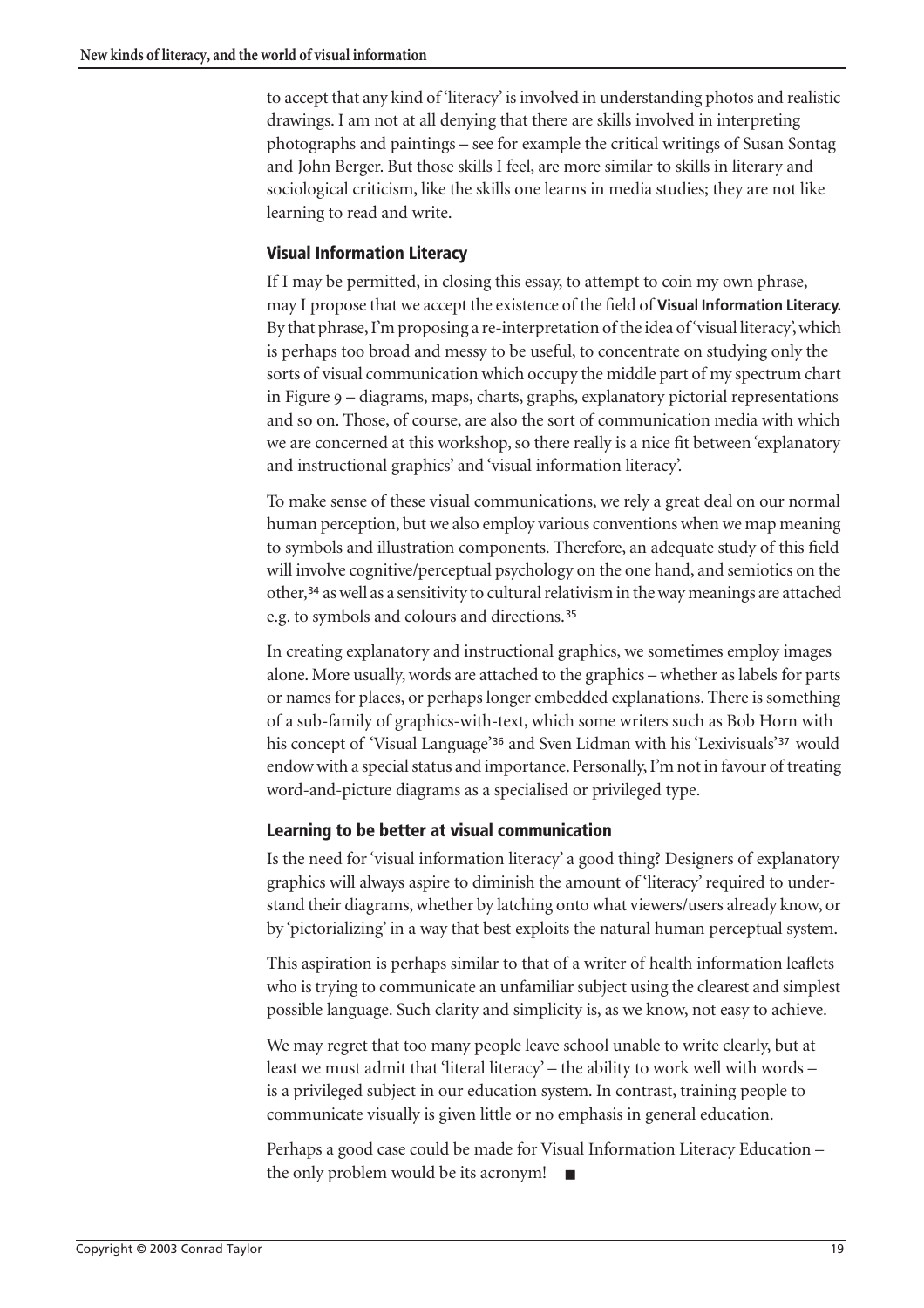#### **Notes**

- **1. Explanatory & Instructional Graphics and Visual Information Literacy** a workshop organised by Conrad Taylor of the InfoDesign-Café email discussion list and Susie Andretta of London Metropolitan University. This paper was circulated prior to the meeting to help frame the discussions. See www.ideography.co.uk/infodesign/eigvil/
- **2.** A narrow definition of language is a system for the expression of thoughts, feelings, facts etc. through the use of words and other spoken sounds, and the writing systems which convey those to a reader. By established convention, this is extended to include the use of signs, symbols, pictograms and other collections of meaningful signifiers.

Yuri Engelhardt called his 2002 thesis 'The Language of Graphics' and in that he makes quite a good case for considering not only the symbols within graphics as language, but also factors such as dimensions and directions as carriers of meaning. When we hear expressions such as 'the language of music' or 'the language of colour', however, we may feel that the meaning of *language* has become blurred far beyond its commonly-agreed boundaries.

- <span id="page-19-0"></span>**3.** I don't know of any comparative studies in the relative ease of acquiring basic literacy for different language communities, but would be fascinated to know more about this subject. Malay/Indonesian, for example, has a restricted number of sounds, does not inflect its word endings and is not a tonal language. Following consultations between the Malaysian and Indonesian authorities, the 'bahasa' now has a highly consistent spelling system. Does this result in Malay and Indonesian children learning to read faster than equivalent French or English children? And is the gap between learning to read and learning to spell properly narrower for Malay kids due to the consistency of the spelling system?
- <span id="page-19-1"></span>**4.** The International Visual Literacy Association website is at www.ivla.org. The history here has been abbreviated from www.ivla.org/organization/history.htm
- <span id="page-19-3"></span>**5.** *Rudolf Arnheim: The Little Owl on the Shoulder of Athene* by Roy R Behrens; an essay – see http://mitpress2.mit.edu/e-journals/Leonardo/isast/articles/arnheim.html
- **6.** Isabel Pedersen's excellent bibliography, created for students of multimedia design, can be found at www.arts.uwaterloo.ca/~ipederse/navigate.html
- <span id="page-19-4"></span>**7.** *A Primer of Visual Literacy* by Donis A. Dondis; 1973, The MIT Press.
- <span id="page-19-2"></span>**8.** *Visual Literacy: A Way to Learn – A Way to Teach* by Roger B. Fransecky & John L. Debes, published in Washington  $DC$ , 1972, by the Association for Educational Communications and Technology.
- <span id="page-19-5"></span>**9.** See from page 222, 'The Perceptual Syntax of Diagrams', in Colin Ware's *Information Visualization*. [Ware 2000].
- <span id="page-19-6"></span>**10.** Per Mollerup's article *The way in to the way out: signage design at Copenhagen Airports* appeared in Volume 10, number 1 of the *Information Design Journal*.
- <span id="page-19-7"></span>**11.** Metonymy is the name of the figure of speech in which a part means the whole, or an attribute represents its owner: for example 'Lord Smythe represents *the Crown* in this case' – '*the pen* is mightier than *the sword*'. What we might call visual metonymy is rife in the design of pictograms. Consider some examples from map symbols: an elephant represents a zoo, a knife and fork represents a restaurant.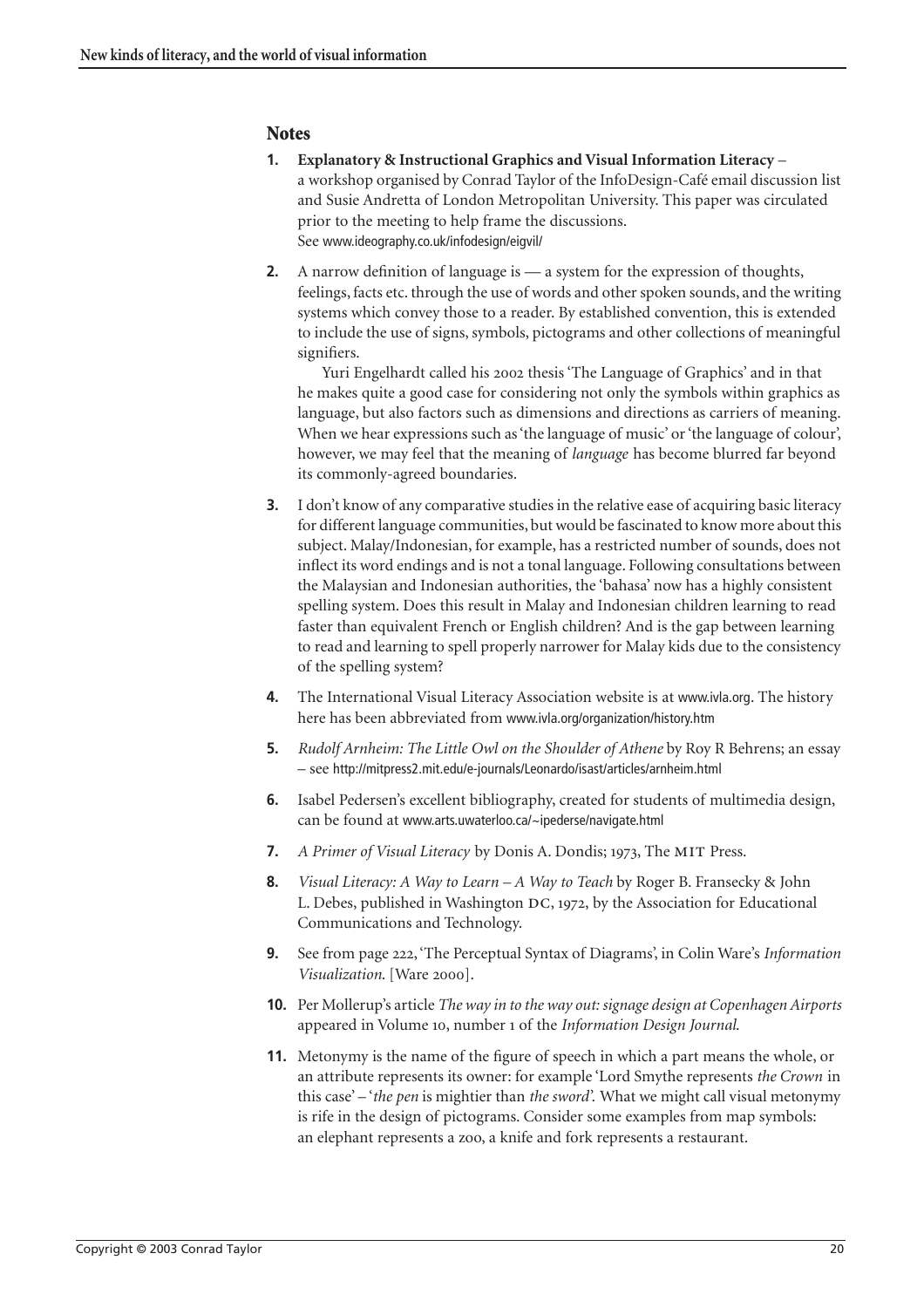- <span id="page-20-0"></span>**12.** The Bayeux Tapestry is an old example of sequenced pictures telling a story, as are series of paintings depicting the Stations of the Cross. Illustrated books, especially books for young children, tell a story through an image sequence but do not rely exclusively on the pictures for this purpose.
- **13.** In the paper *An exploratory study of reading procedural pictorial sequences,* Carla Spinillo gives examples of such picture sequences (how to assemble devices, how to use sanitary towels), and reports on experiments she conducted with a sequence of four images to test which arrangement was most often read in the correct order. See *Information Design Journal* vol. 10, no. 2.
- <span id="page-20-1"></span>**14.** I shall bring these books to the EIGVIL workshop for participants to study.
- **15.** Examples of changes of point-of-view abound in the procedural pictorial sequences used in DIY books – for example the Collins *Complete Woodworker's Manual* and Singer's *Complete Photo Guide to Sewing.*
- <span id="page-20-2"></span>**16.** Here are the URLs for these web sites: Association for Media Literacy (AML)— www.aml.ca Alliance for a Media Literate America (AMLA)— www.amlainfo.org Center for Media Literacy (CML)— www.medialit.org Media Smart® — www.mediasmart.org.uk
- <span id="page-20-3"></span>**17.** *Media Literacy Statement* by the Broadcasting Policy Division of the  $DCMS$  see www.culture.gov.uk/PDF/media\_lit\_2001.pdf
- <span id="page-20-4"></span>**18.** From the AMLA Web page *About Media Literacy* – www.amlainfo.org/medialit.html
- <span id="page-20-5"></span>**19.** From the *Key Principles of Media Literacy* page of the Media Smart® Web site: www.mediasmart.org.uk/media\_literacy/key\_principles.html
- <span id="page-20-6"></span>**20.** From the *Frequently Asked Questions page on Best Practice* of the Center for Media Literacy Web site: www.medialit.org/faq\_best.html
- <span id="page-20-7"></span>**21.** From the same CML FAQ page.
- **22.** From the *Media Literacy in the UK* page of the Media Smart<sup>®</sup> Web site: www.mediasmart.org.uk/media\_literacy/media\_lit\_uk.html
- <span id="page-20-8"></span>**23.** From the AMLA Web page *About Media Literacy* – www.amlainfo.org/medialit.html
- **24.** National Forum on Information Literacy www.infolit.org
- <span id="page-20-9"></span>**25.** This according to a Digest prepared by Eric Plotnick for ERIC, the Educational Resources Information Center – see www.ericfacility.net/ericdigests/ed427777.html
- <span id="page-20-10"></span>**26.** The SCONUL position paper is available as a Microsoft Word document on the SCONUL web site: www.sconul.ac.uk/publications/99104Rev1.doc
- <span id="page-20-11"></span>**27.** BECTA, British Educational Technology and Communications Agency – www.becta.org.uk
- <span id="page-20-12"></span>**28.** *Information Literacy and the World Summit on the Information Society*was a workshop held on 21 January 2003 by the Information for Development Forum. See the workshop web site – www.ideography.co.uk/wsis-focus/
- <span id="page-20-13"></span>**29.** Workshop report *Information Literacy, the Information Society and international development –* www.ideography.co.uk/wsis-focus/meeting/21jan2003report.html
- <span id="page-20-14"></span>**30.** Alan Hancock's message was originally circulated by email and later posted as a position statement on www.ideography.co.uk/wsis-focus/positions/hancock\_01.html